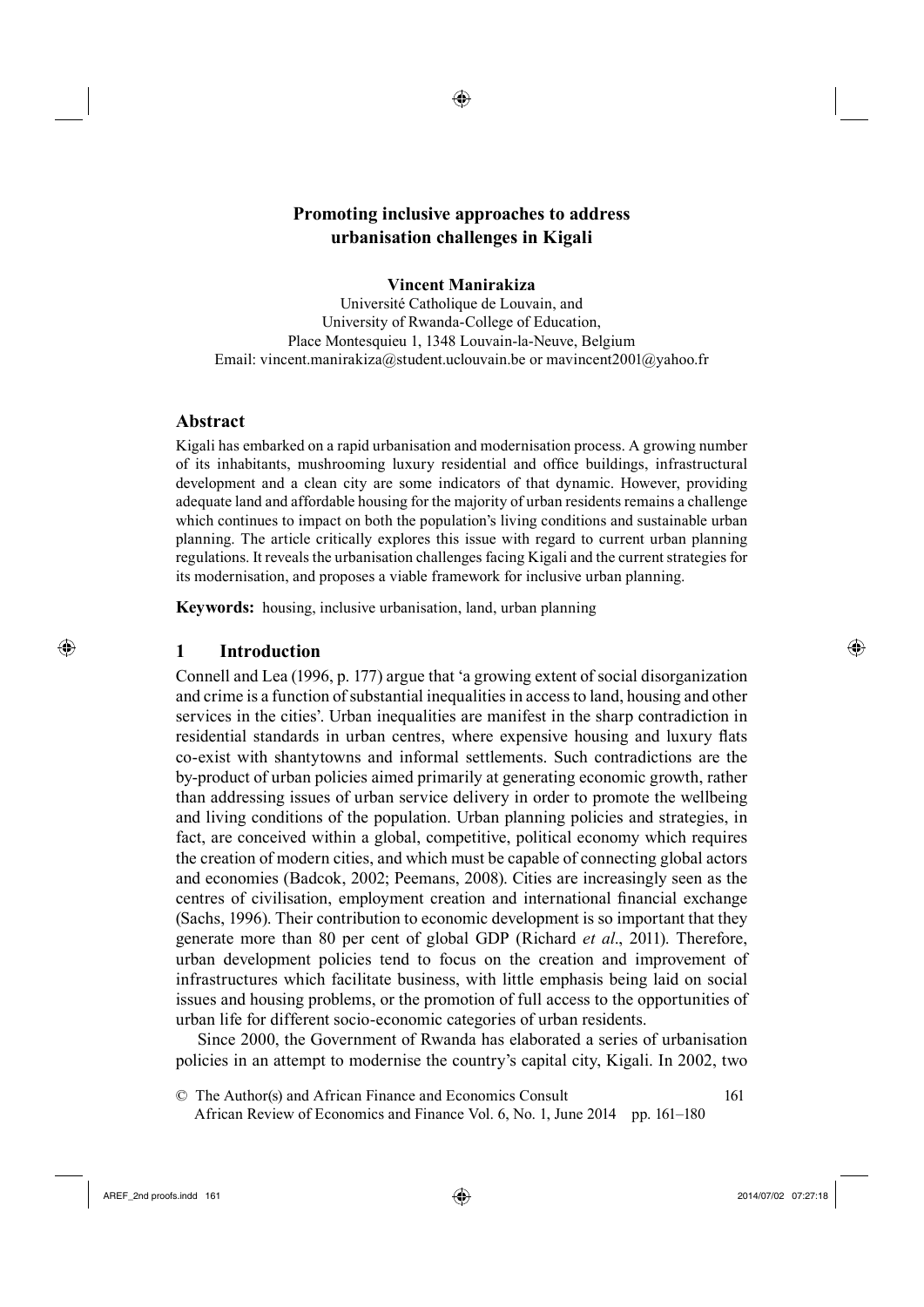years after the publication of *Rwanda Vision 2020* − the roadmap to Rwanda's future as a middle-income society by  $2020 -$  the Kigali economic development strategy was elaborated on, focusing on building the foundations necessary to compete in the global economy in the future. *Rwanda Vision 2020* stresses the need to make Kigali 'a place that is attractive to, and supportive of business and investments, both within the Central/East African region and within the world's economy' (City of Kigali, 2002, p. 9). The Rwanda Settlement Policy, and the Urban Infrastructure and City Management Program, completed in 2004, as well as the Rwanda National Urbanisation Policy, published in 2007, are mainly focused on developing Kigali city. The implementation of the Kigali Conceptual Master Plan (KCMP) has been in progress since 2008, and is projected to be accomplished in 2050. The KCMP was conceived in the context of the radical modernisation policies that the Rwandan government is implementing in order to fundamentally transform and develop Rwanda and its capital city (Government of Rwanda, 2000). Then, with regard to the policies and strategies set for implementation, some questions arise: To what extent do they contribute to the eradication of urbanisation issues in Kigali? Do they not cause substantial challenges to the contrary? If so, what are the sustainable approaches that can be used to address urbanisation challenges in Kigali?

In fact, despite the aforementioned policies focusing on creating a businessfriendly environment, a growing body of evidence suggests that uncontrolled urban growth, land use and housing availability as well as affordability<sup>1</sup> remain topical issues impinging on Kigali's sustainable development. A high demand and urban land use regulations affect the market for plots of land and housing, making them increasingly speculative. The residential plots being developed in line with urban plans are costly, insufficient in number, and create a scarcity of affordable land for the majority of urban dwellers.

As a consequence, while many efforts are being made to modernise the city according to the urban and district plans, spontaneous settlements by low-income households often represent the only strategy for the poor to settle in the city, and are likely to continue to develop within the city and in its peripheries. The high rate of spontaneous settlements in Kigali highlights the need to tailor urban planning policies and related implementation strategies according to urban households' financial means, so as to transform Kigali into an inclusive city, i.e., one 'that promotes access to the opportunities of urban life for all, a place where everyone, regardless of their economic means is enabled and empowered to fully participate in the social, economic and political opportunities that cities have to offer' (UN-HABITAT, 2012).

 $AREF\_2$ nd proofs.indd 162 2014/07/02 07:27:18

⊕

<sup>1</sup> By availability I refer to access to urban land for housing while by affordability I refer to the ability of a household to own a house, either by repaying loans taken up for the construction or purchasing of a house, and to pay for the provision of services and infrastructure (Kok, Hall and Nieuwmeijer, 1992).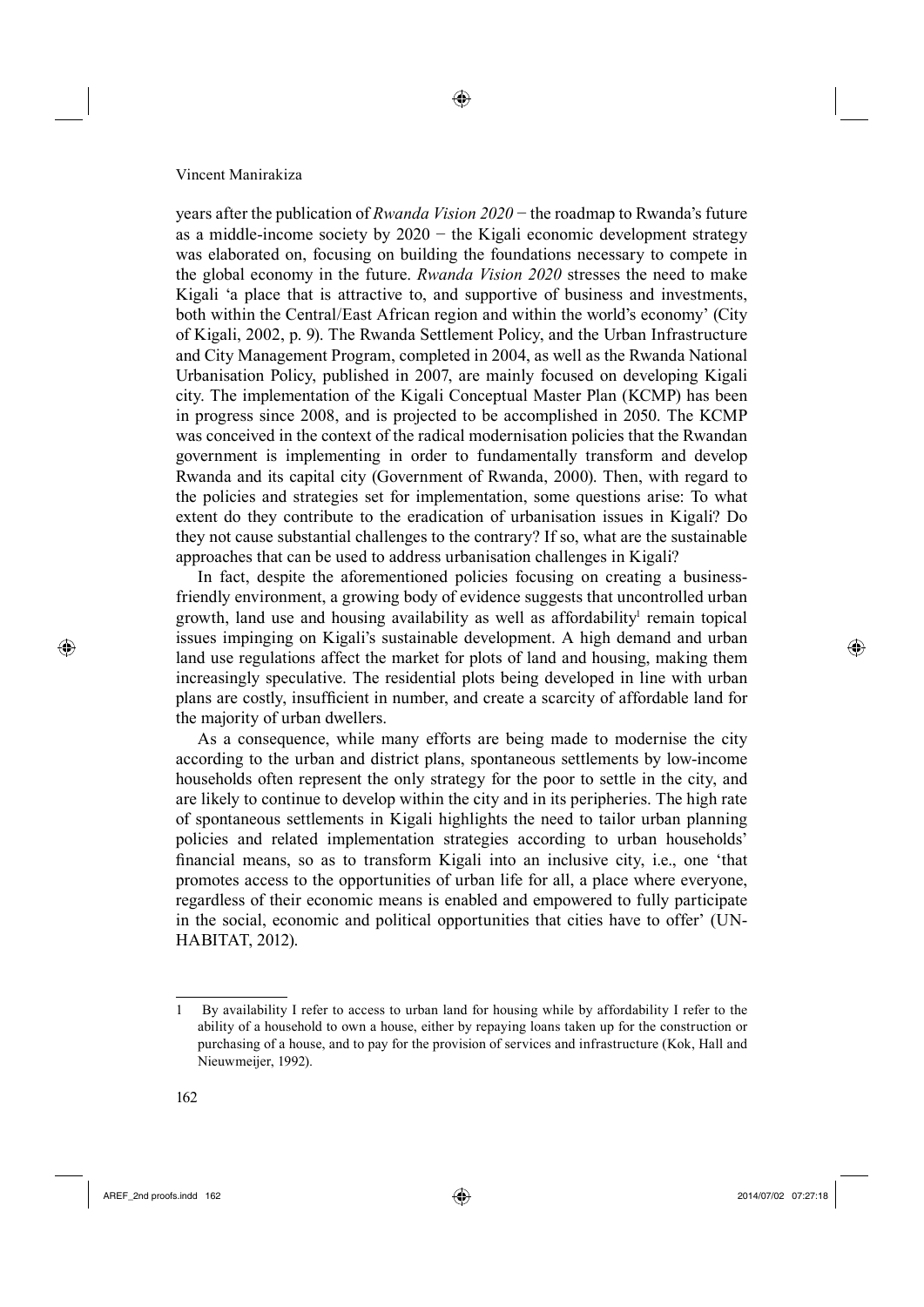In this article, the emphasis is on ways of planning for neighbourhoods that are liveable for all categories of urban dwellers, in a bid to address current urbanisation challenges. Urbanisation is used here as a multidimensional concept that not only means the trend of increasing rates of population dwelling in urban centres (Waugh, 2009), but also transformations in socio-economic activities and in land use, brought about by processes of modernisation (Rimal, 2011). The data presented in this article are drawn from different sources: secondary sources, mainly official reports and policy documents; primary sources, such as participant observation and analysis of urban dynamics over a period of six years, as well as information collected from different urban actors including urban planners, local leaders, land brokers and the population during field research conducted in 2011 and 2012.

◈

The article argues that low-income households face challenges in accessing land and housing. As a result, they live in spontaneous neighbourhoods and/or risk being excluded from the modern city. It suggests ways of integrating that specific category of urban residents in planning policies. In addition to the introduction and the conclusion, this article is made up of three sections: The first section briefly explores urbanisation trends in Africa; the second describes the process of urbanisation in Kigali and offers a critical analysis of the Kigali Conceptual Master Plan, and the third proposes a framework for inclusive urbanisation with regard to land and housing schemes.



**Figure 1: Location of Kigali** Source: Kigali City (2013)

Kigali is located in the centre of Rwanda. It is one of the country's five administrative subdivisions, the others being the Northern, Southern, Eastern and Western Provinces. Kigali is 730 km² in area and comprises three districts and a total of 35 sectors: Nyarugenge (10 sectors), Kicukiro (10) and Gasabo (15).

⊕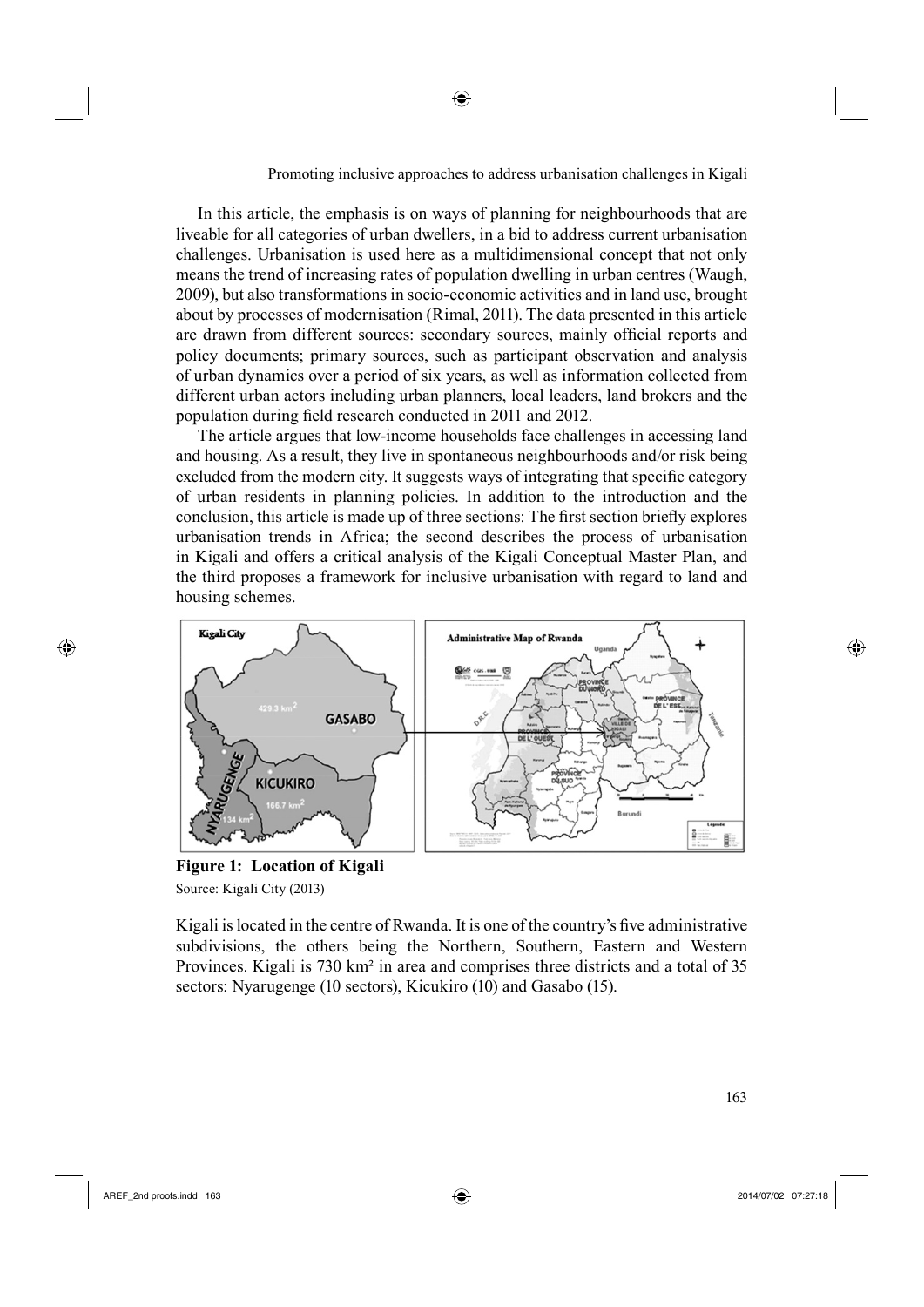# **2 An overview of urbanisation in Africa**

More than half of the world's population lives in cities. A natural increase in populations, along with migrations, contribute to rapid urbanisation. Every year, about 30 million people leave their land or small villages in the countryside for urban centres (Badcock, 2002). Although such a trend seems to have halted in developed countries, it shows no sign of abating worldwide. Since the 1970s, developing countries have witnessed remarkable population growth in urban areas, and the rate is projected to increase in the future (see Figure 2). While it is assumed that rural–urban migration contributes much to the increase in urban population figures (Moriconi-Ebrard, 2000), recent demographic surveys show a decrease of the net in-migration rates and attribute the majority of growth in many towns to natural increase. This is particularly the case for sub-Saharan African countries such as Zambia, Malawi, Tanzania, Kenya, Zimbabwe, Côte d'Ivoire, the Central African Republic and the DR Congo (Potts, 2009, p. 254).

◈



**Figure 2: World urban population trend by geographical zones, 1950-2050** Source: UN-HABITAT (2009)

The urban population rate in Africa has more than doubled since 1950, up from 14.5 to 40 per cent in 2009 (UN-HABITAT, 2009), and different sources suggest that the continent remains the fastest urbanising region in the world. Nevertheless, this needs to be carefully considered, because statistics from different censuses in sub-Saharan Africa have shown that urbanisation rates over the past 15 years have been slower compared to earlier rates (i.e., during the first decades of independence) and that 'many large towns, sometimes including the capital city, have been found to be growing only a little faster than the national population' (Potts, 2013, p. 5). Counterurbanisation (drops in urbanisation levels) was noted in the 1980s and is still taking place in various countries (Potts, 2009). Figure 3, which depicts changes in 19

5164

⊕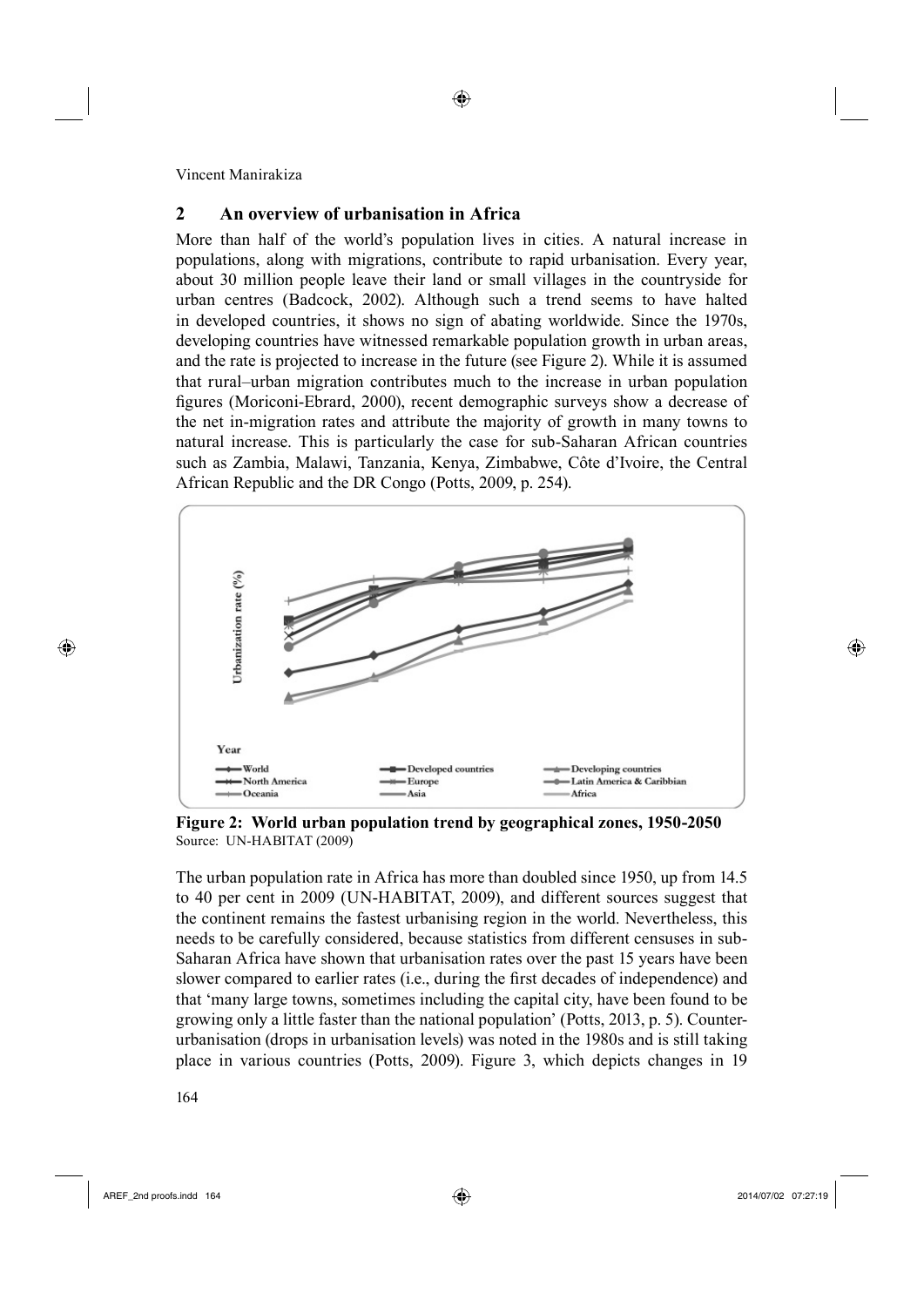countries over the last two decades, in respect of urbanisation, shows decreasing rates in almost all countries, with only two noticeable exceptions: Rwanda and Ghana.

It is important also to note that the urbanisation rate is not equally distributed across the continent. It differs across the major geographic regions. The southern region leads the continent with 59 per cent, followed by the northern region (51%), the western region (45%), the central region (43%) and, lastly, the eastern region (24%) (Department of Economic and Social Affairs, 2010 quoted in Obeng-Odoom 2011, p. 1).



## **Figure 3: Changes in urbanisation levels in some sub-Saharan African countries**

Source: Potts (2013)

⊕

Africa is improving in terms of urbanisation as well as urban development. The increasing nature of megacities (Cairo, Lagos and soon Kinshasa), city regions and urban development corridors that cut across several cities and contribute to the development and global integration of Africa, the increasingly use of technology and flight connectivity are some indicators of these developments (Obeng-Odoom, 2011). However, the challenge which calls for a focus, particularly, on sub-Saharan Africa, is that urbanisation is taking place in a chaotic fashion, and as Potts (2013, p. 6) puts it, 'there is urbanization without improving of economies and the expansion of urban middle classes, and African urban livelihoods tend to remain insecure and highly informalised'.

215Urban development tends to be accompanied by urban inequality. Resident communities do not enjoy the conditions and opportunities prevalent in cities, due to their social-economic status. African cities are currently the most unequal in the world. Latin American and Caribbean (LAC) cities which exhibited the highest inequalities have recently been lagging behind African cities (income-based coefficients, urban areas: 0.529 on average in Africa, compared with 0.505. in LAC and average of available city-specific coefficients: Africa: 0.581; LAC: 0.528) (UN-

 $\sim$  165

AREF\_2nd proofs.indd 165 2014/07/02 07:27:19

⊕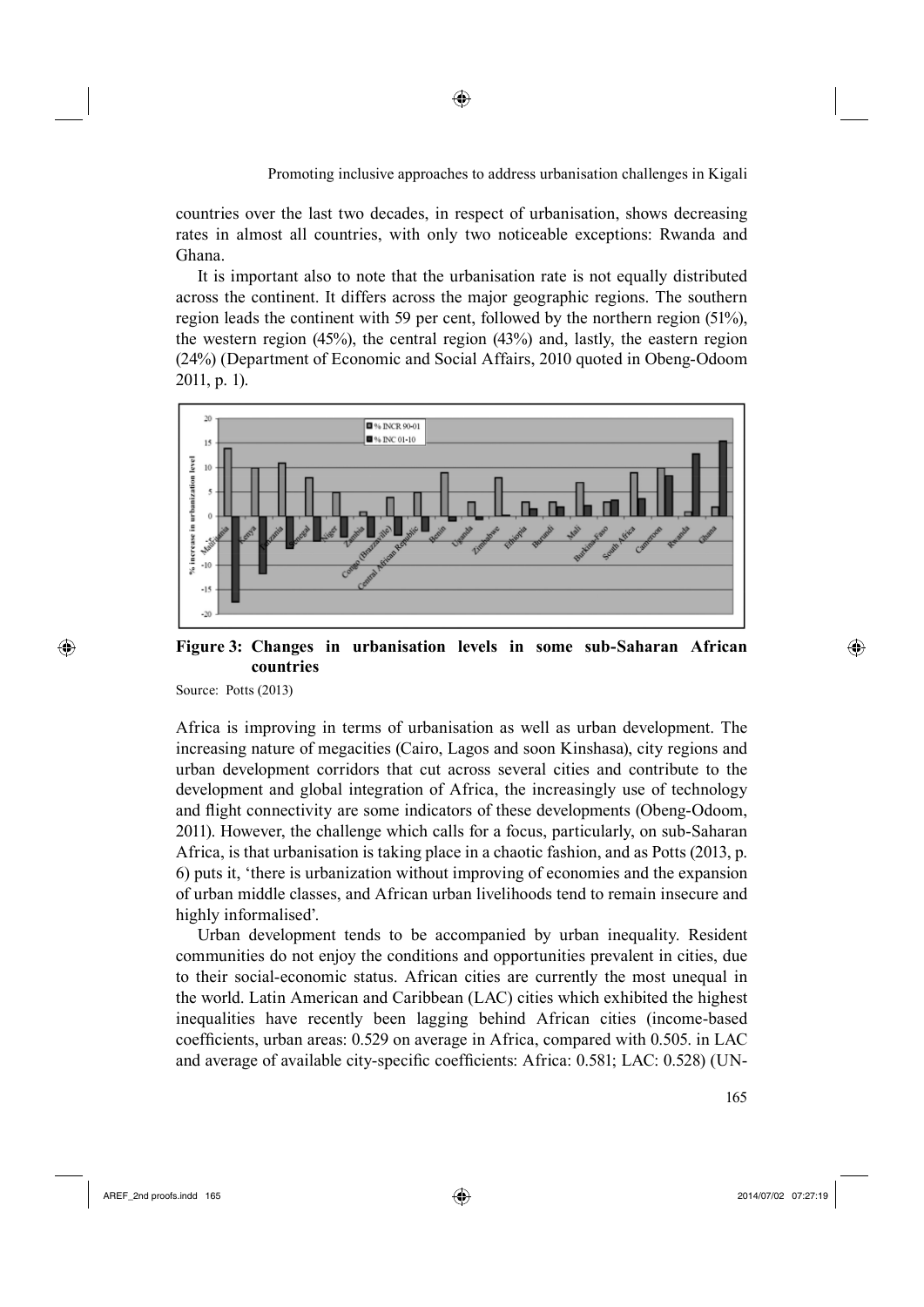HABITAT, 2010). The Gini index shows alarming rates of inequality in different cities such as Johannesburg 0.75, Addis-Ababa 0.61, Nairobi 0.59, Abidjan 0.53 and Kigali 0.559 (UN-HABITAT, 2009).

Economic inequality is a factor in the informalisation of settlement structure. It pushes an important proportion of the poor urban population into informal/ substandard settlements which are deprived of the basic needs (access to adequate shelter, safe drinking water and sanitation, health and education services). Around 62 per cent of African cities are composed of slums, with many of them arising on informal land arrangements (UN-HABITAT, 2012). Countries such as Ethiopia, Chad and Tanzania have demonstrated settlement rates in excess of 90 per cent (Delcourt, 2007, p. 11). In Dar es Salaam, for example, 'visible distinctions between formal and informal areas are hard to discern because of the preponderance of the latter' (Myers, 2011, p. 92).

Although the proportions of slums dwellers have been falling over the last two decades in several countries (see Table 1), they have remained constant in others such as Kenya and Namibia, at just under 55 and 33/34 per cent respectively, and increased by four to nine per cent in Malawi (to 69.6%), Mozambique (to 80.8%) and the Central African Republic (to 96.4%) (UN-HABITAT, 2010).

| Year                     | 1990                            | 2005 | 2010 |  |
|--------------------------|---------------------------------|------|------|--|
| Country                  | Proportion of slum dwellers (%) |      |      |  |
| Egypt                    | 50.2                            | 17.1 | 17.1 |  |
| Mali                     | 94.2                            | 65.9 | n/a  |  |
| Senegal                  | 70.6                            | 38.1 | n/a  |  |
| Ghana                    | 68.7                            | n/a  | 38.1 |  |
| Madagascar               | 93.0                            | n/a  | 75.3 |  |
| Republic of South Africa | 46.2                            | n/a  | 28.7 |  |
| Benin                    | 79.3                            | n/a  | 69.3 |  |
|                          |                                 |      |      |  |

**Table 1: Declining proportions of slum dwellers (%)**

Source: UN-HABITAT (2010)

Informal settlements and slums signify uncoordinated urbanisation. They mainly result from issues related to land, such as urban land governance and markets which, due to rising prices, various operations and rules, coupled with urban planning regulations focusing on restructuring and modernising cities, prevent the majority of city dwellers for being able to access land and push them into illegality. Examples drawn from UN-HABITAT (2010) for specific sub-regions show that average land prices have doubled every three years since 1970 in northern Africa (p. 63). In Western Africa only ten to 30 per cent of the urban population can access land through formal markets (p. 121). The majority prefer to follow customary channels

AREF\_2nd proofs.indd 166 2014/07/02 07:27:19

⊕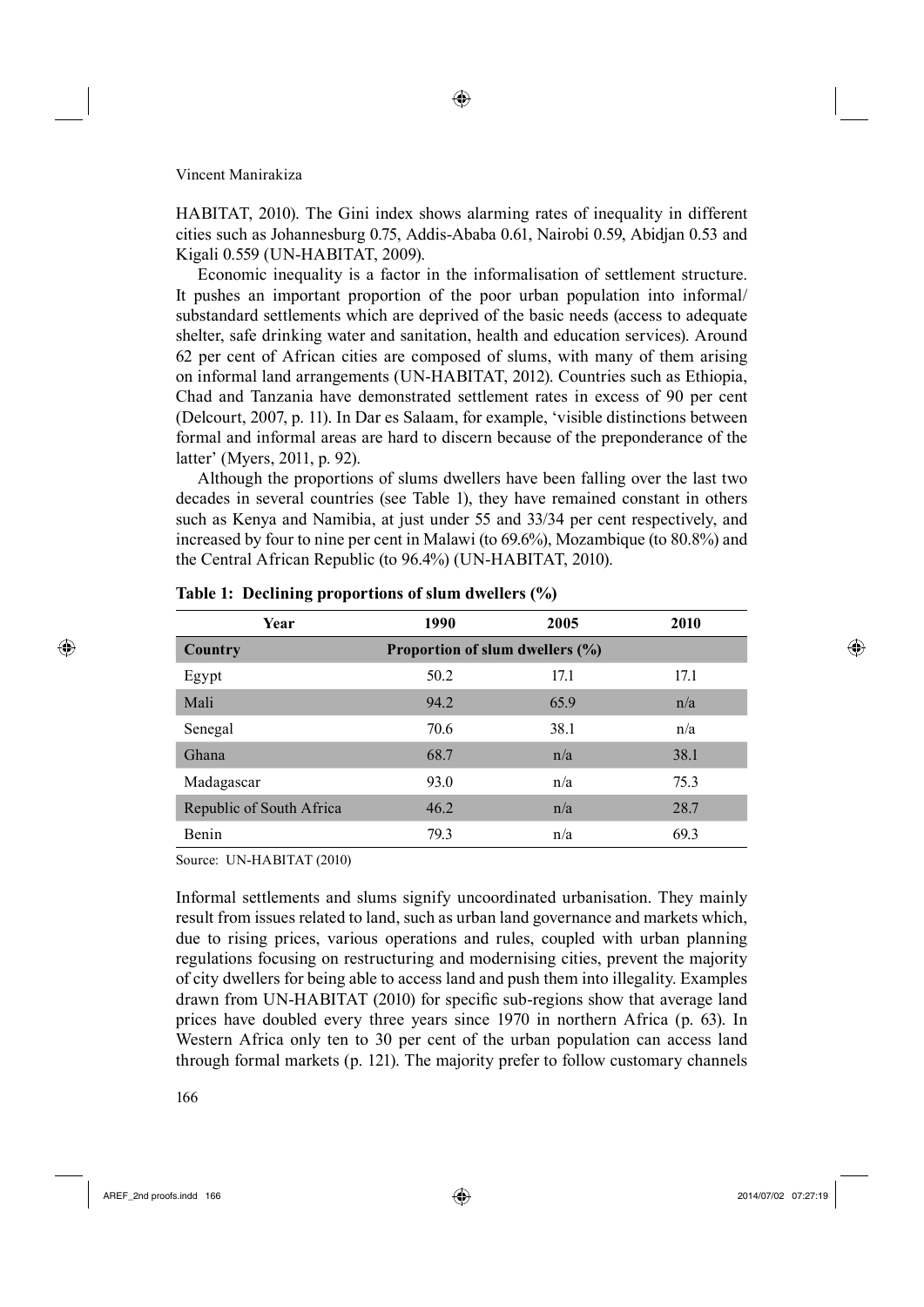which provide between 60 and 80 per cent of the land for urban housing (p. 121). In the eastern sub-region policy instruments such as the allocation of publicly owned parcels, planning controls and taxation, deny low-income urban groups access to land. In Rwanda, for instance, the formal land market can be accessed only by ten to 30 per cent of the urban population (p. 149).

◈

In their daily struggle to survive, low-income residents who have little (if any) access to formal land or housing markets, search for their own rationality and opt to put up shacks, especially in peri-urban areas. This progressively leads to informal, densely packed and overcrowded settlements. Owen Crankshaw and Sue Parnell (1998, quoted in Myers 2011, p. 93) describe such settlements as 'built outside the law, vividly opposed to the order and regularity of state-built formal housing and, within the constraints of poverty, they reflect the individual aspirations and styles of the residents'.

In a nutshell, informal urbanisation – one of huge challenges Africa is facing  $$ results from economic polarisation and a lack of access to affordable and adequate land and housing, by the predominantly poor urban populations. This is attributed to poor governance frameworks which lack the appropriate land management systems to deal with increasing shortages in serviced and well-located land, peri-urban sprawls, widespread informal land delivery, and highly centralised and corrupt land agencies (Africa Ministerial Conference on Housing and Urban Development, 2011).

220Rwanda experienced rapid and uncoordinated urbanisation during 1990–2000, and in particular in Kigali city, which accounts for a significant proportion of the urban population in Rwanda: 48.6 per cent, with 52.4 per cent being slum housing (UN-HABITAT, 2008). From three per cent in 1970 to 5.6 per cent in 1991, the urbanisation rate reached 16.9 per cent in 2002 (MINECOFIN, 2002) and 19.0 per  $cent<sup>2</sup>$  in 2012, while the slum incidence rate was around 71.6 per cent in 2008 (UN-HABITAT, 2008). With the urban population projected to increase to 22.61 per cent in 2020, and to 42.93 per cent in 2050 (UN-HABITAT, 2010), the government's objective is to have urban master plans that are regularly updated, as well as specific land management plans, and to develop basic infrastructure in order to provide better living conditions for the growing urban population (Government of Rwanda, 2000). Kigali's conceptual master plan has been greatly elaborated on as part of that trend.

# **3 Urbanisation in Kigali**

## *3.1 From the village to the city*

From the small hub that it was in 1907, Kigali has become a large city. Founded by Richard Kandt as a German administrative residence, the original location of the would-be Kigali city was in Gakinjiro, close to the current location of Kigali City Market. It remained a small colonial outpost with few links to the outside world until

AREF\_2nd proofs.indd 167 2014/07/02 07:27:19

⊕

<sup>2</sup> Statistiques mondiales, 2012, http://www.statistiques-mondiales.com/rwanda.htm (accessed 10 October 2012)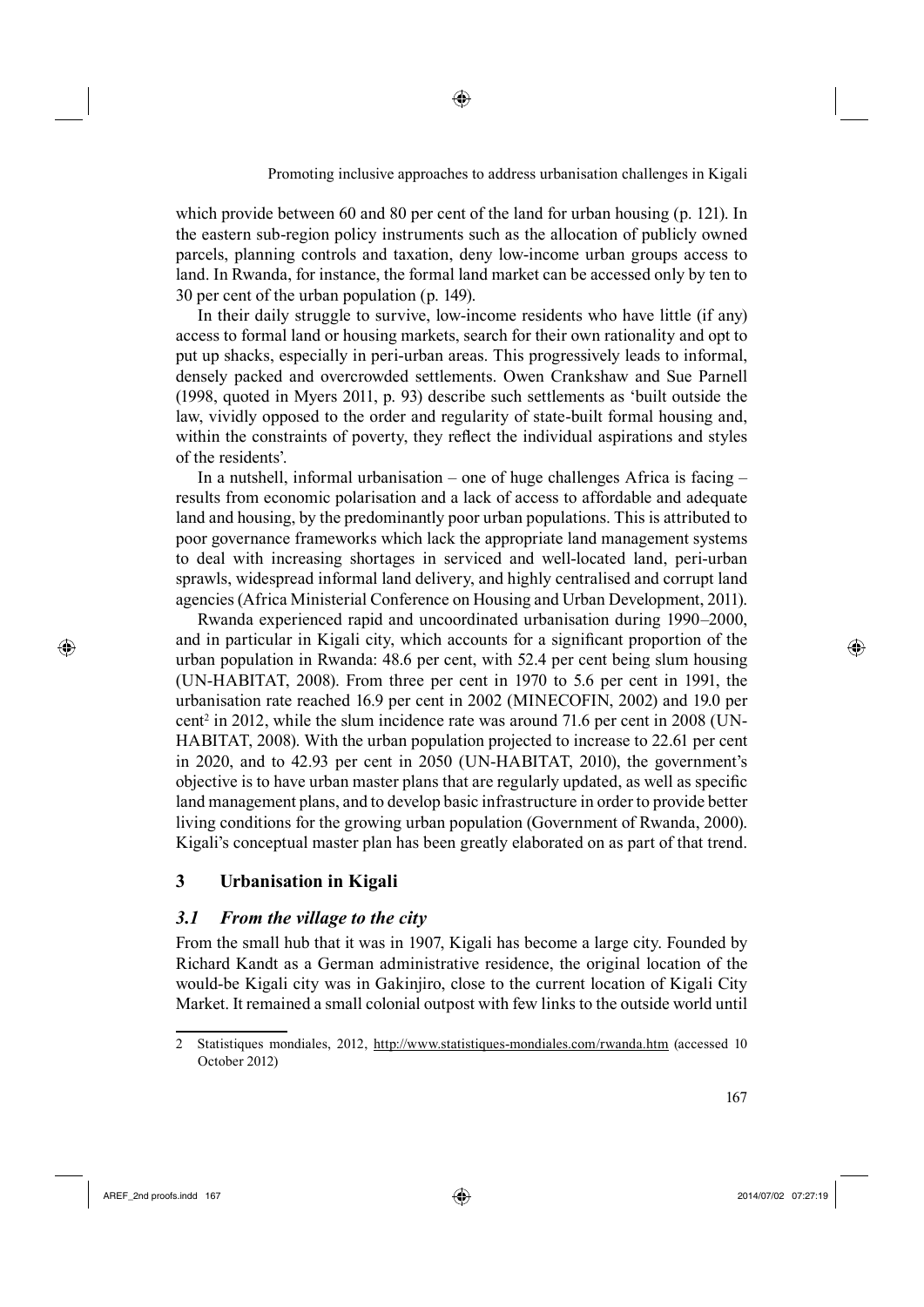World War I. In 1916, the Belgians defeated the Germans and occupied Rwanda until the country attained independence in 1962. During the colonial period, Kigali grew at a slow pace, as settlements were primarily contained at the top of Nyarugenge hill (Kigali City, 2007). Wauters (1982 quoted in Sirven, 1984, p. 506) argues that when Rwanda gained independence on 1 July 1962, Kigali was just a small village with primarily administrative functions. Around that time, Kigali was around 2.5 km² in size, but then expanded to  $112 \text{ km}^2$  in 1990. The administrative reforms of 2000 and 2005 extended the city's boundaries respectively to 314 km² and 730 km² (Republic of Rwanda, 2005).

Similarly, the urban population increased rapidly from around 6 000 people in 1962 to nearly 235 664 in 1991 (SNR, 1991). Despite the war<sup>3</sup> and the genocide that significantly reduced its population to around 50 000 in 1994 (Gazel, Harre and Moriconi-Ebrard, 2010), Kigali has continued to grow due to an influx of repatriated refugees – the majority of whom converged on Kigali after 1994. Internal migration,<sup>4</sup> the natural population increase, and administrative reforms repeatedly extended the city limits to encompass the surrounding population. This spatial extension may impact the accuracy of demographic statistics. For instance, the 2002 general census set the population of Kigali at 608 141 inhabitants; i.e., an average annual growth rate of nine per cent since 1991 (MINECOFIN, 2002). But the 2012 population census (preliminary results) raised that figure to  $765$  325 inhabitants, by including residents of the former peri-urban zones which were integrated into the city during the 2005 administrative reforms. According to that figure, Kigali's population would have seen an annual increase of 11.3 per cent between 1991 and 2002. The annual growth rate declined to four per cent between 2002 and 2012 to reach 1 135 428 inhabitants in 2012 (MINECOFIN, 2012).

Kigali's urbanisation followed a concentric urban land use model, from the Central Business District (CBD) to low- and medium-class residential areas, to modern, high-class housing in the suburbs. After independence, and particularly since the 1990s, the city began growing rapidly in a spontaneous, uncontrolled and haphazard way. Urban extension occurred into wetland areas, as well as onto steep slopes. Around 19 per cent of Kigali's built environment is on land that is not ideal for development (Kigali City, 2007). The urban mosaic is characterised by modern businesses, luxury dwellings and neighbourhoods which co-exist with low-income squatter houses and settlements that spring up virtually overnight.

AREF\_2nd proofs.indd 168 2014/07/02 07:27:19

⊕

<sup>3</sup> The civil war started in October 1990, sadly culminating in the 1994 genocide perpetrated against the Tutsi during which about one million people were killed, and millions of refugees fled to neighbouring countries (Kinzer, 2008).

<sup>4</sup> The 2002 census revealed a net immigration of 230 257 inhabitants (MINECOFIN, 2002).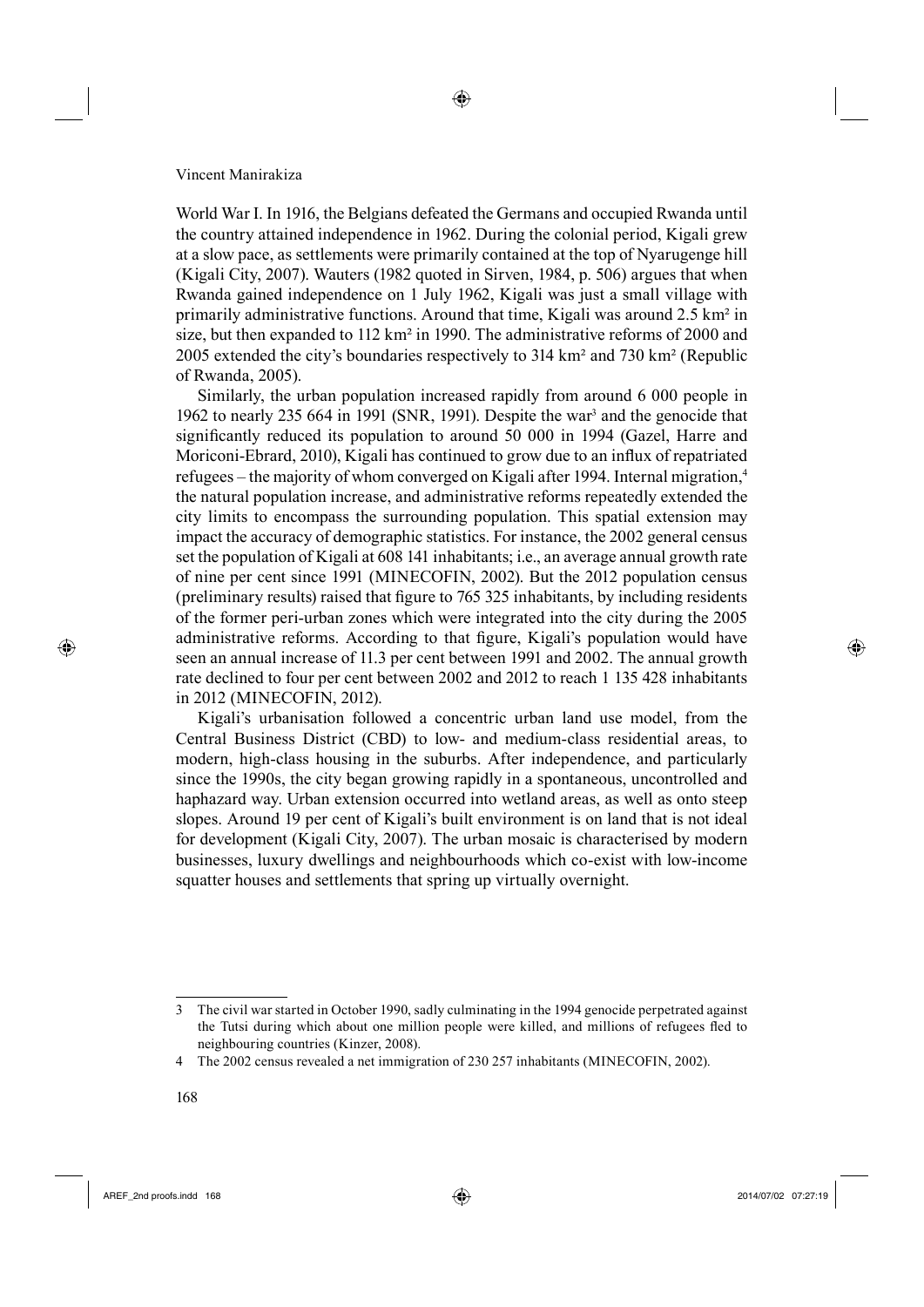

◈

Promoting inclusive approaches to address urbanisation challenges in Kigali

**Figure 4: Stipp Estate, Gisozi (left) and Kibiraro Slum, Remera (right)** Source: Author (2011)

Urbanisation in Kigali has not kept pace with an improvement in service delivery and infrastructure provision, because housing, sewage and sanitation infrastructure remain serious problems. Over 70 per cent of Kigali city consists of informal settlements, most of which are found in poor neighbourhoods. Although changes have taken place,<sup>5</sup> the 2002 general census revealed that around 58 per cent of urban dwellers lived in spontaneous settlements and 22.8 per cent in isolated ones. While 43.1 per cent owned the homes in which they lived, 47.6 per cent were tenants. Only 20 per cent of urban residents had water in their homes, 45 per cent bought water from vendors, while 28.4 per cent fetched water from boreholes and natural springs. The rate of access to energy/power was at 37.2 per cent. Traditional pit latrines were the dominant excreta management systems: 51 per cent of people used private latrines, 44.4 per cent used public facilities, and only 3.4 per cent of households had flushing toilets, while the remaining 1.1 per cent did not have toilets at all (MINECOFIN, 2002). Only 30 per cent of Kigali is covered by paved runoff water infrastructure, which is located along main roads and in the city centre (Sano, 2007).

# *3.2 Kigali Conceptual Master Plan: A key tool for urban development*

The Kigali Conceptual Master Plan (KCMP) is considered a useful tool for addressing the urbanisation challenges Kigali faces. Its aim is to bring about the renewal and modernisation of Kigali. Achieving this objective requires infrastructure improvement which will make urban settlements sustainable, notably by prioritising the retrofitting of infrastructure in informal settlements and incorporating cuttingedge, appropriate and affordable technologies (Kigali City, 2007).

It is important here to describe some features of the KCMP, whose overarching goal is 'to ensure sustainable urban development by using Rwanda's natural and human resources through the balancing of ecology, equity, and economy'. This goal aims

⊕

<sup>5</sup> The final and updated results of the 2012 census have not yet been published.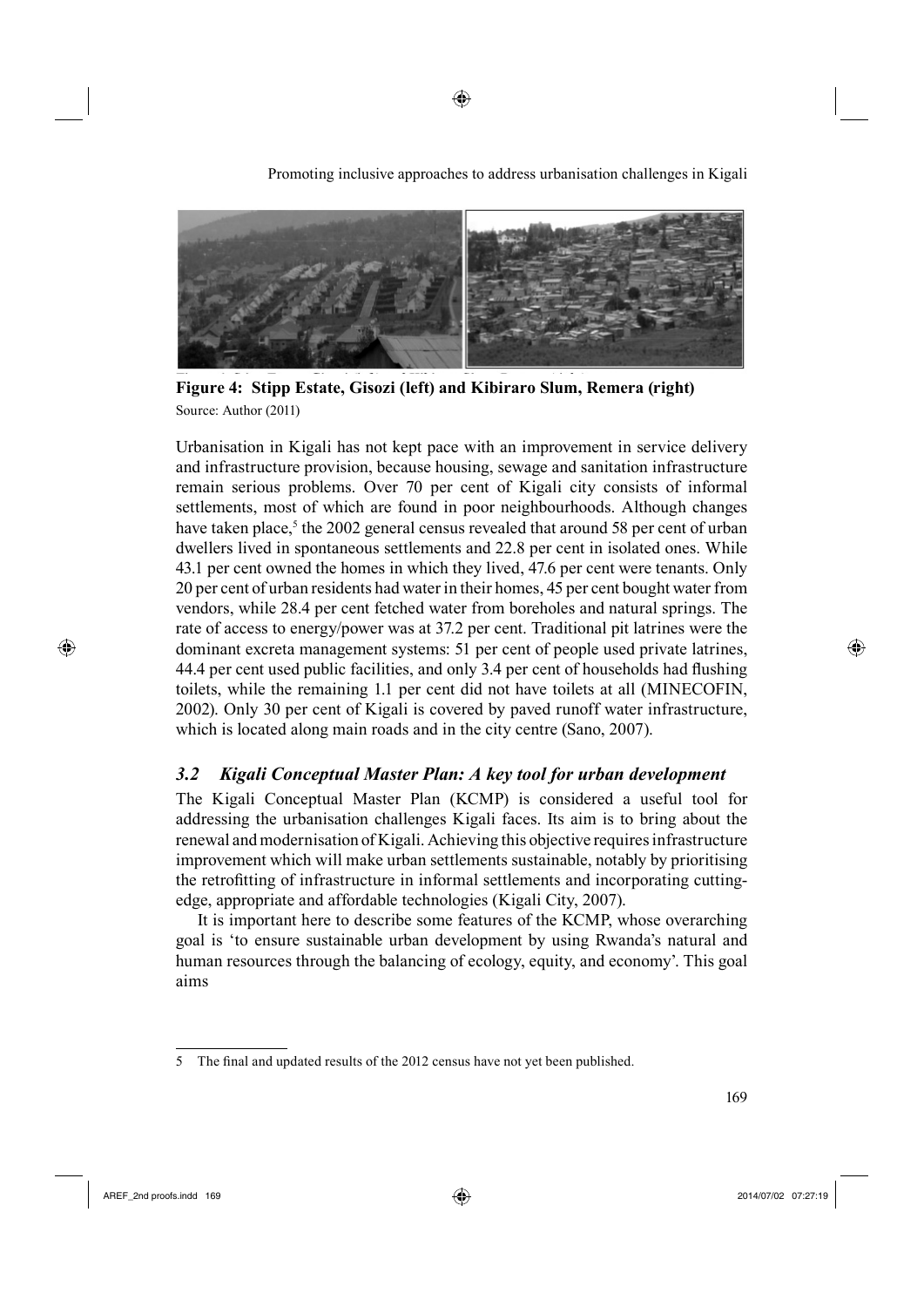to protect the natural environment, exercising best practices to minimize environmental degradation, pollution and waste; to promote equitable solutions that protect the interests of all people including marginal populations; to support economic development opportunities for all with appropriate urban development and infrastructure; and to ensure urban economic growth that will play a dynamic role in facilitating national economic growth. (Kigali City, 2007, p. 7)

◈

The KCMP covers general land use, transportation, and plans for natural features. Such plans are conceived in the modern global economy, taking into account factors that are specific to Rwanda and its historical context. They are the tools needed to 'build neighbourhoods for all citizens, promote public health and child development, help protect the environment and mitigate climate change, support social cohesion, and foster economic growth' (Rubinoff, 2011, p. 9). In this regard, policy and institutional reforms have been implemented, different goals have been achieved and other activities are currently underway, as Rubinoff (2011, pp. 2–3) highlights:

Concerning *urban planning*, the Nyarugenge District Plan, the Kigali Central Business District and 6 Sub Area Plans, which include detailed land use, planning and zoning, as well as infrastructure design (transportation, drainage, sanitary, water systems and power system design) have been completed. The plans comprise Kinyinya Township (80,000 population and 387 Ha) and Kinyinya Town Center (30,000 population and 200 Ha), a 90 Ha Resort and Conference Center at Rebero, a 90 Ha Urban Center at Kimihurura, the Niboye Sub Area ( 900 Ha) and the Masaka Sector, (4500 Ha) which has been planned to accommodate almost 300,000 residents. The two other District Plans for Gasabo and Kicukiro are expected to be completed very soon.



**Figure 5: Plans for Rebero and Kimihurura** Source: Rubinoff (2011)

The Construction Permit Reform has also been completed, thanks to which obtaining a construction permit has now become a much quicker process. Since October 2010, the Kigali One Stop Centre has been addressing all major property development issues, while the district land bureaus handle single-family residential construction permits. 'The construction proposal project is analysed within 10 days and the whole

 $\bigoplus$  AREF\_2nd proofs.indd 170 2014/07/02 07:27:19

⊕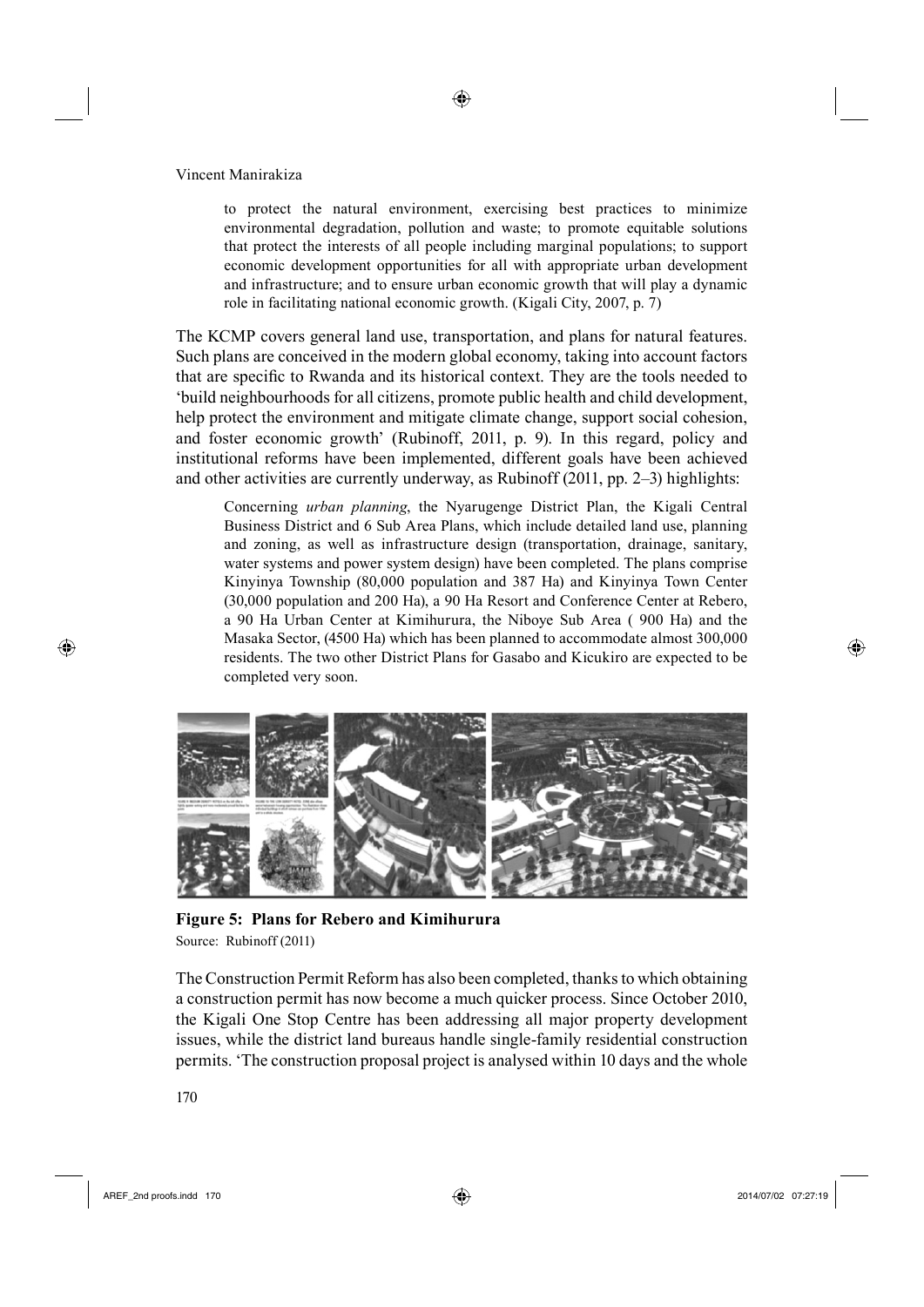detailed project within 30 days,' as the Kigali One Stop Centre authority indicated during our interview. Thus, construction permits are now obtained within a onemonth period, while in the past the waiting time could easily go beyond a year, resulting in applicants ignoring permit regulations and, therefore, building their houses illegally. In the *housing sector*, the Rwanda Housing Authority (RHA) has been working with different institutions, international architects and the World Bank to refine architectural solutions and the mechanisms to finance them. As regards *infrastructure development*, efforts have been concentrated on activities related to road paving, traffic lighting, pedestrian overpasses, and the distribution of power and water services as well as the construction of new offices.

◈

These developments contribute to the modernisation and promotion of *Kigali's image and reputation* worldwide as a clean and green city, a good place to do business, and a safe and secure city in Africa (Rubinoff, 2011). Ansoms (2009) assumes that the modernisation exercise is most evident in the skyscrapers and massive buildings which are arising with great rapidity, although she also highlights the flaws of such a modernisation endeavour. In fact, Ansoms (2009) regards Kigali's urbanisation policies as part of a social engineering project by which laws and mechanisms are manipulated by policy-makers as instruments for the elite and the upper middle class to benefit from. In the same context, Zoomers (2010) notes that urban policies are 'instrumentalised' by better-off and better-informed actors to defend their own interests in the land arena.

Indeed, the city is increasingly modernising, but a number of urban dwellers are being confronted with difficult living conditions and regulations being applied in line with the implementation of urban plans. Durant-Lasserve (2006) argues that the stipulations for constructing a legally acceptable house in Kigali are so demanding that between 75 and 80 per cent of all households risk being excluded from the urban space. Thus, the process of implementing the Kigali urbanisation policies may have a controversial impact on the lower socio-economic strata of the population.

For example, the centrality of private sector actors in the city's development means that estate developers are given expropriation capacity, since expropriation is made legal and in the public interest as long as it takes place in the context of urban plans being implemented.<sup>6</sup> However, there is little chance of expropriated households being able to reclaim their former standards of living. This is because, as declared by some expropriated households during field interviews, compensation is often too low, not fairly calculated, and only paid after lengthy delays. Compensation is generally monetary and aimed at reconstructing a new house in a new area which is deemed suitable for development. Given the high costs of plots in such areas, only a small number of relocated households manage to eventually build improved homesteads. In fact, the interviews conducted in 2012 revealed that only 20 per cent manage to do so, while 65 per cent of the interviewed households bought homes in spontaneous

⊕

<sup>6</sup> Law n° 18/2007 of 19/04/2007 relating to expropriation in the public interest, article 5.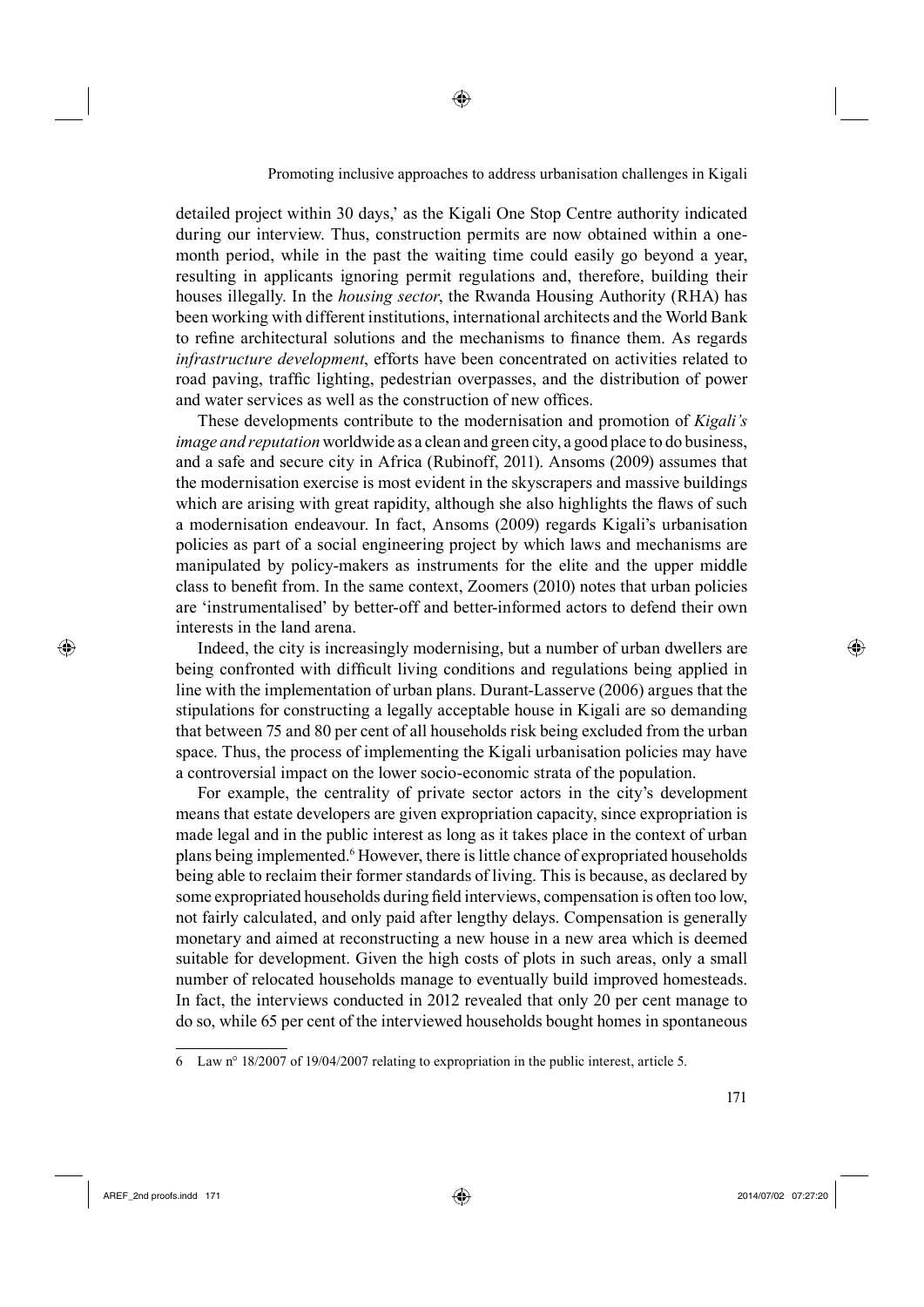neighbourhoods. In addition, 12.5 per cent of the interviewed households moved to remote areas, in order to benefit from the less expensive plots available there, but they are likely to lose out on job opportunities which can only be found in central urban areas. A remaining 2.5 per cent of households were not able to buy or build new houses. Also, no compensation was provided for tenants, who now struggle to find new accommodation to rent.

Such dynamics are evident in the ongoing development of the Central Business District and the related clearance of the surrounding slums such as 'Poor-Kiyovu' and Kimicanga. Other slums located in hazard-prone environmental areas (for example, Kibiraro and Gatsata) are set to be evacuated. The bulldozing of informal neighbourhoods, coupled with a lack of alternative housing opportunities for lowincome households, has resulted in a dramatic lack of affordable plots and housing technologies available to the poor. In fact, the legal obligation to construct 'acceptable' houses, with sustainable materials (bricks or cement blocks and roofing of industrial tiles or metal sheets) in particular areas, along with the prohibition against dwelling in informal settlements, is making housing an increasingly expensive commodity.

The average cost of a decent middle-income family home is over 40 million RWF, which is about eight times the average yearly salary of a university lecturer, and 16 times the salary of a public sector employee. Houses in private developers' estates are estimated at over 70 million, with prices continuing to rise.<sup>7</sup> Besides construction costs, the first obstacle to decent housing, as far as low-income households are concerned, is the price of land. Land is not only a prerequisite for housing, but it also represents the main portion of the final cost of any housing. Plots in 'planned areas' are extremely expensive and it can take very long for formal housing to be permitted in zones which are not yet considered suitable for development. Moreover, the urban land market is speculative, and the urban poor find it difficult to access. An improved plot in a medium-standing developed zone that was valued at 102.000 RWF in 2000, is currently worth between 10 and 15 million RWF.<sup>8</sup>

Certain features of the land and housing market (see Table 2) prevent a large number of urban dwellers in Kigali from legally building their own homes. Housing inaccessibility leads to a buoyant informal sector where low-income households find affordable housing solutions and access to land. They are increasingly deploying a set of illicit and often risky strategies to build in the suburbs. One example is the building of small single-room homes during the weekend, so as to progressively enlarge the dwelling; others demand a rehabilitation permit and take advantage of this opportunity to build a new home instead of merely renovating the old one.

⊕

AREF\_2nd proofs.indd 172 2014/07/02 07:27:20

<sup>7</sup> In 2003, a family bloc in the Gacuriro Estate 2020 houses which was sold at 26 million RWF is currently estimated at 100 million. For information, 1 USD equals 661 RWF, available at http:// www.bnr.rw/index.php?id=204 (accessed 10 October 2013).

<sup>8</sup> For more on the land and housing market issue in Kigali, see Jean de la Croix Tabaro, 'Land prices soar as demand shoots up', *The NewTimes Rwanda*, 15 January 2013, Available at http://www. newtimes.co.rw/news/ (accessed 17 January 2013) and Manirakiza (2009).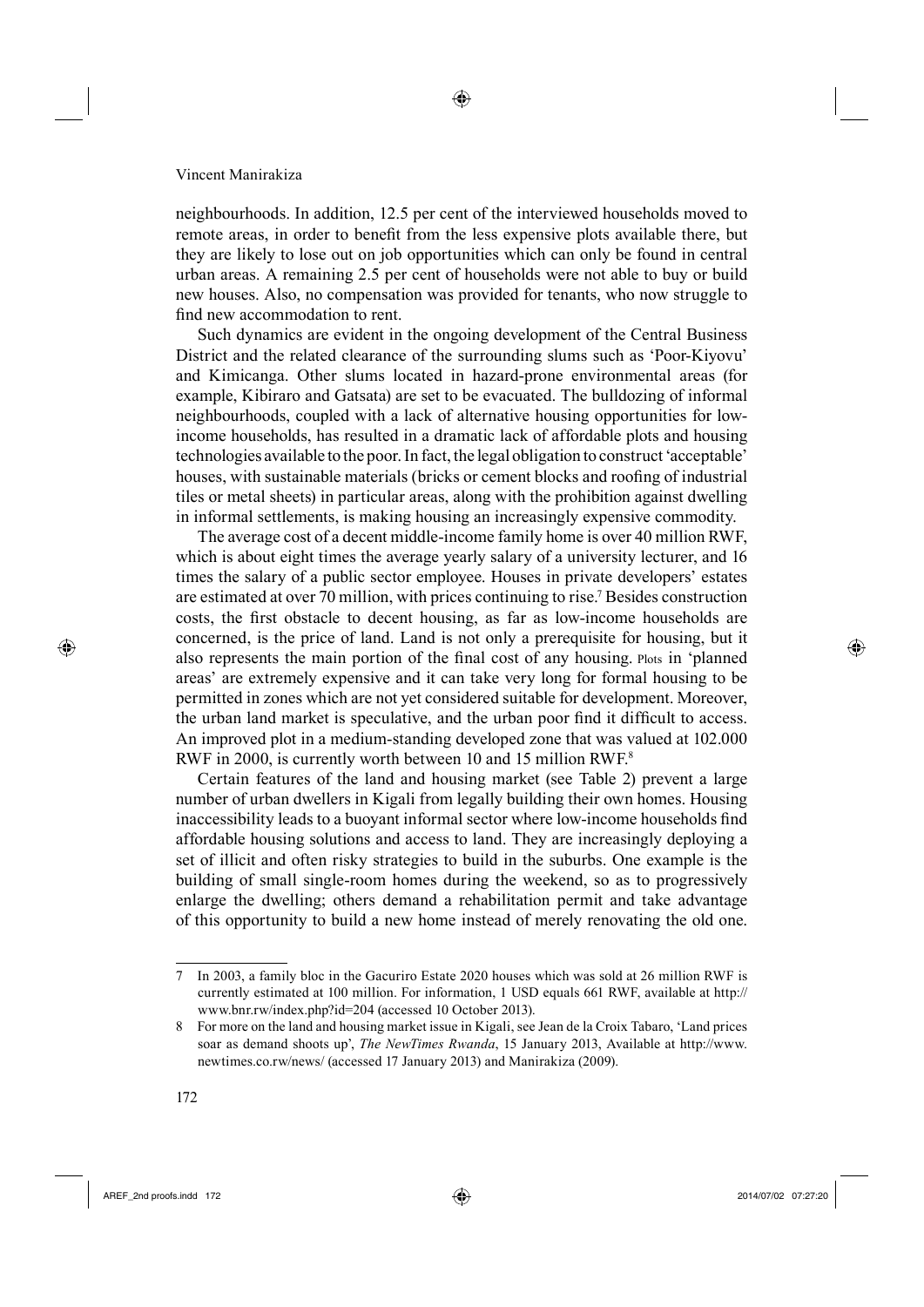There is no doubt that this is done with the complicity of some local leaders. As one interviewee put it, 'it is impossible to start any project without the guarantee of a local authority who is willing to calm down his (*law-abiding*) colleague'. Some people move to peri-urban zones such as Muyumbu, Runda, Nyagasambu, where they hope to find accommodation sitting within their financial means.

⊕

| <b>Zones</b>     | <b>Prices</b> in<br>millions<br><b>RWF</b> | <b>District</b> | <b>Comments</b>                                                                                                                                                                                                                       |
|------------------|--------------------------------------------|-----------------|---------------------------------------------------------------------------------------------------------------------------------------------------------------------------------------------------------------------------------------|
| <b>Kimironko</b> | >10                                        | Gasabo          | Plots are also expensive in other structured<br>settlement zones developed since 1996, e.g.,<br>Niboye, Kagarama and Rugarama.                                                                                                        |
| Zindiro          | $4 - 8$                                    | Gasabo          | Plots are becoming more expensive in newly<br>developed low- and medium-standing sites<br>such as Kabizoza and Amakawa.                                                                                                               |
| <b>Rusororo</b>  | $3 - 6$                                    | Gasabo          | Plots developed by the district and sold to the<br>staff of public institutions under the condition<br>of building a standard one-storey residential<br>home. This condition makes the plots rela-<br>tively less costly than others. |
| <b>Rubirizi</b>  | $5 - 8$                                    | Kicukiro        | This, like Samuduha, Kanombe and Gisozi,<br>was a less urbanised area before becoming<br>densely populated.                                                                                                                           |
| <b>Nyanza</b>    | $4 - 6$                                    | Kicukiro        | As in Ndera and Busanza, no physical plan<br>has yet been designed for these areas. People<br>buy plots in advance and others manage to<br>build illegally.                                                                           |
| Mageragere       | $1 - 3$                                    | Nyarugenge      | This is a rural fringe of Nyarugenge inserted<br>within the urban boundaries post-2005. Plots<br>exist in planned low-standing settlements.                                                                                           |
| Runda            | $3 - 4$                                    | Kamonyi         | Peri-urban areas under intensive urbanisation<br>since 2005. From one million at the beginning,<br>no plot now sells for under three million.                                                                                         |
| <b>Muyumbu</b>   | $1 - 3$                                    | Rwamagana       | Peri-urban zone in the process of urbanisa-<br>tion, e.g., Nyagasambu and Karumuna. Plots<br>are less costly for being far from the city $(\pm 30)$<br>km).                                                                           |

Table 2 : Average price<sup>9</sup> for a residential medium-standing plot (600 m<sup>2</sup>) in **selected zones**

**Source:** Data collected from land brokers, 2012.

9 There is no fixed price for a plot in Kigali. The price is negotiated between the owner and client.

⊕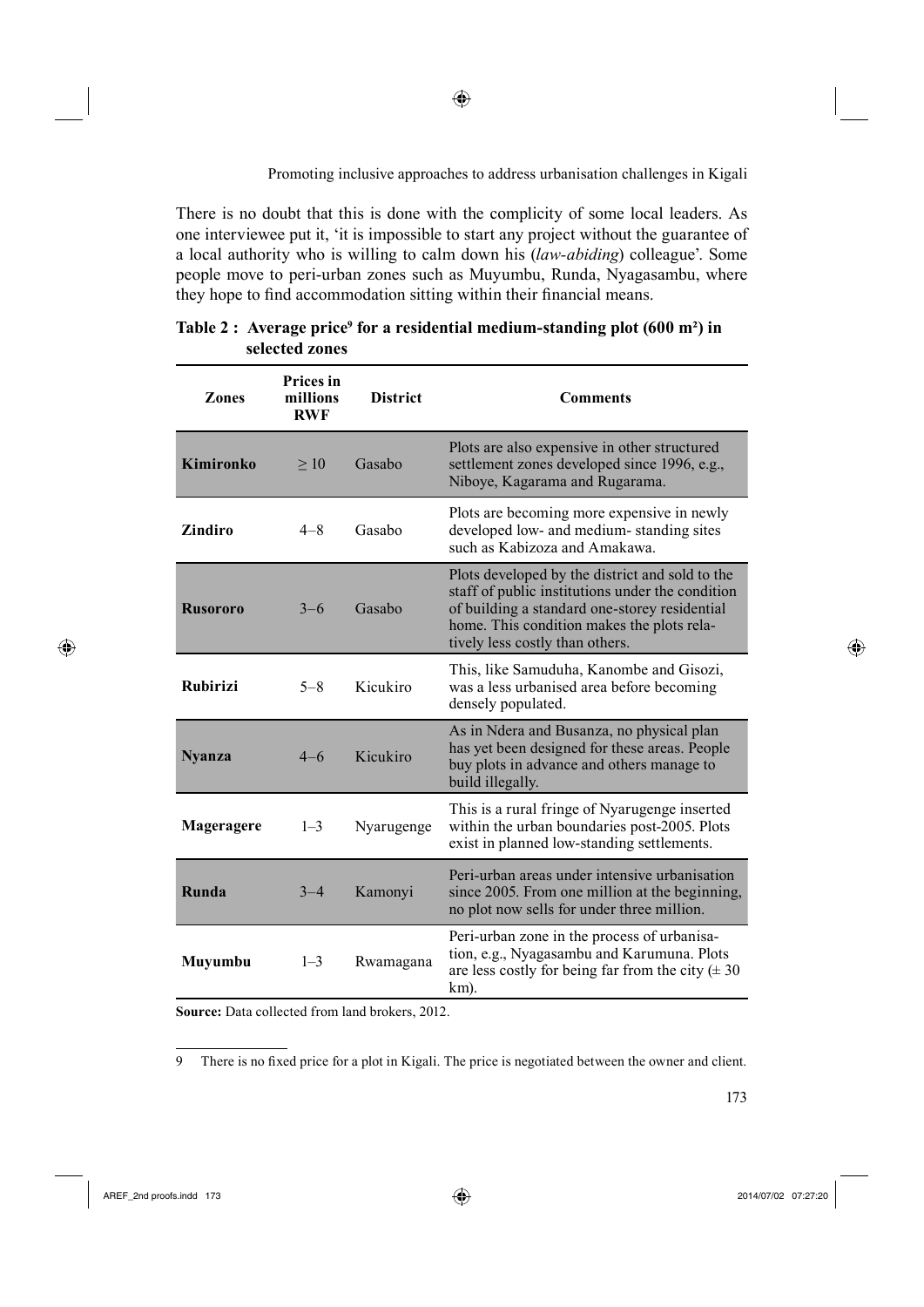Such a situation calls for important adjustments to urban plans. The objectives are clearly defined as sustainable, but the devices applied, their implementation and outcome, to date, require a more pro-poor-centred economic growth approach. Social issues should be included in the planning process, which appears to be biased towards capital owners and economic growth. Sustainable urban planning should be conceived of within the framework of sustainable development,<sup>10</sup> which involves the interconnectedness of economic, social and environment aspects. It should give guidelines on how to improve people's standard of living and quality of life, without wasting resources (Waugh, 2009). It should bring the economic development of the cities into harmony with the natural environment and the overall system of settlements, in a sustainable way (Allen, 2001). As Allen (2001) argues, sustainability has to be based on the resources put to productive use for the longterm benefit of the community, without increasing the city's ecological footprint; it should be understood in terms of the fairness, inclusiveness and cultural adequacy of an intervention aimed at promoting equal rights, as well as improving the livelihoods and lives of local communities, with a particular emphasis on the poor and marginalised groups.

# **4 Planning for inclusive urbanisation in Kigali**

Urban planning is a task which should include various urban actors. Urban authorities, the private sector and the population should work hand in hand to increase ownership of development processes and programmes, by promoting inclusiveness. As part of sustainable urbanisation, inclusive planning promotes the dimensions of equity and equality. It provides all residents with adequate housing and decent basic services, and facilitates equal access to social amenities, opportunities and other public goods that are essential to the general and environmental wellbeing of urban dwellers. It also promotes participative approaches for the sake of better-informed and more democratic decision-making, fosters economic development, and promotes pro-poor economic policies and social integration (UN-HABITAT, 2012).

Kigali's modernisation policies must acknowledge the abovementioned dimensions and must focus on components that can be integrated into formal urban norms and practices, such as informal economic practices and informal institutional arrangements, including affordable land delivery and housing systems. Master plans and urban development schemes should not be rigid tools of urban planning, but should be guiding instruments aimed at sustainable and inclusive urban development. It is necessary to promote a formal housing scheme, to regulate land use strategies but also to explore other instruments that may help to make housing financing available in order to boost housing supply – this could eventually lead to cheaper housing prices, while halting the mushrooming of slums.

⊕

AREF\_2nd proofs.indd 174 2014/07/02 07:27:20

<sup>10</sup> The World Commission on Environment and Development (1987, p. 15) defines sustainable development as 'a development that meets the needs of the present without compromising the ability of future generations to meet their own needs'.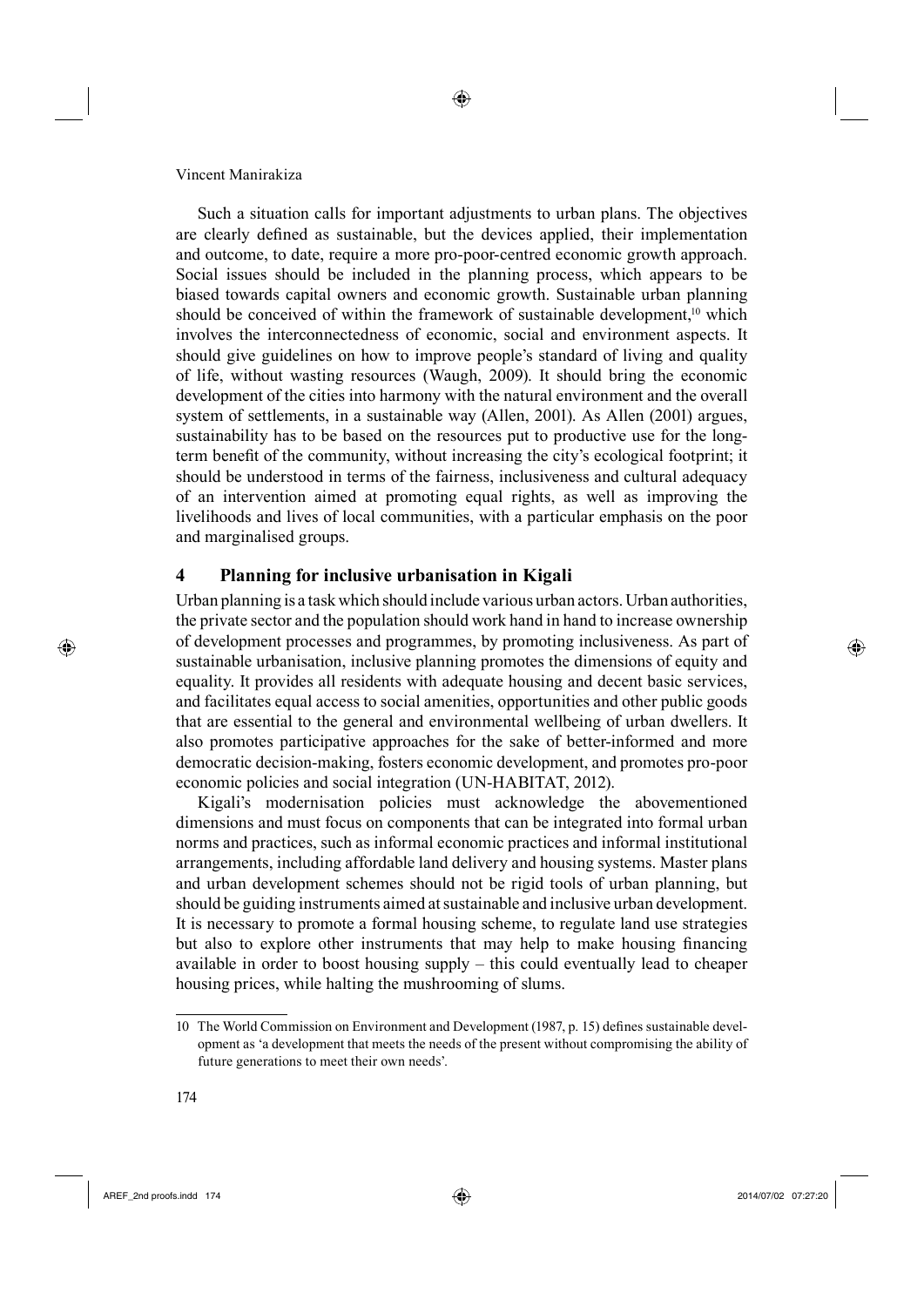As substantiated above, modern housing is too costly and so are plots which are legally destined for development. Therefore, low-income households should be provided with homes that they can pay for over relatively longer periods. Such homes can also be reserved for the resettlement of expropriated families. There are different schemes through which this can be applied: Entrepreneurs and real estate developers should be encouraged to invest in low-cost housing projects.<sup>11</sup> The government can also set up programmes to provide low-standing family housing loans and grants for low- and middle-income urban dwellers, thus acting as guarantors for those categories of the population. It should be noted that the Rwanda Social Security Board (RSSB) used to build semi-detached houses for sale, but they were too costly. For instance, in 2011 the cost of one bloc of a semi-detached house in Umucyo Estate at Kagugu was 69 million RWF. The RSSB should, for instance, build homes of different standings – high, medium and low – for different categories of urban dwellers. Monthly payback schemes, combined with existing social security measures, would counter the negative effects on urban low-income dwellers battling to make do in an expensive housing market.

◈

Similarly, affordable plots should be made available for people who are willing to build their own homes. Achieving this objective would require the deployment of effective anti-speculation measures. Speculation is now so rife that a 600m² developed plot costs 6 million RWF on average at Zindiro site, while it was priced at around 2 million barely two years ago. Law enforcement might help to limit land market speculation: expropriation rates are fixed by law, and so should land prices be. For instance, when land is sold at prices higher than the ones set by law, the state should be able to intervene with taxation mechanisms to de-incentivise speculative behaviour. To solve the problem of a shortage of plots in developed areas, which naturally contributes to high prices, district authorities could draw up physical plans of the non-urbanised zones to define appropriate land use schemes and propose lowcost types of standard housing. Through participative approaches, local population cooperatives may develop their own estates and be assisted to obtain construction permits.

However, inclusive urbanisation must take into account sustainable land use. In fact, it is difficult to determine a suitable and sustainable housing development model in circumstances where land is scarce and where the majority of urban residents are poor. Using Bulawayo in Zimbabwe as a case in point, Magwaro-Ndiweni (2011) agrees that although in monetary terms they are too costly to construct, high-rise flats are recommended for tackling both the housing problem and ensuring sustainable land use, because they accommodate many families while requiring smaller pieces of land compared to single-family homes. In Kigali, the construction of single houses on individual plots of 300m² or 600m² could be a medium-term solution

 $\bigoplus$  AREF\_2nd proofs.indd 175 2014/07/02 07:27:20

⊕

<sup>11</sup> See the example of 'Low Cost Housing Project in Zambia' at https://www.merar.com/investors/ investment-projects/real-estate/zambia/low-cost-housing-project-in-zambia/ (accessed 5 June 2007).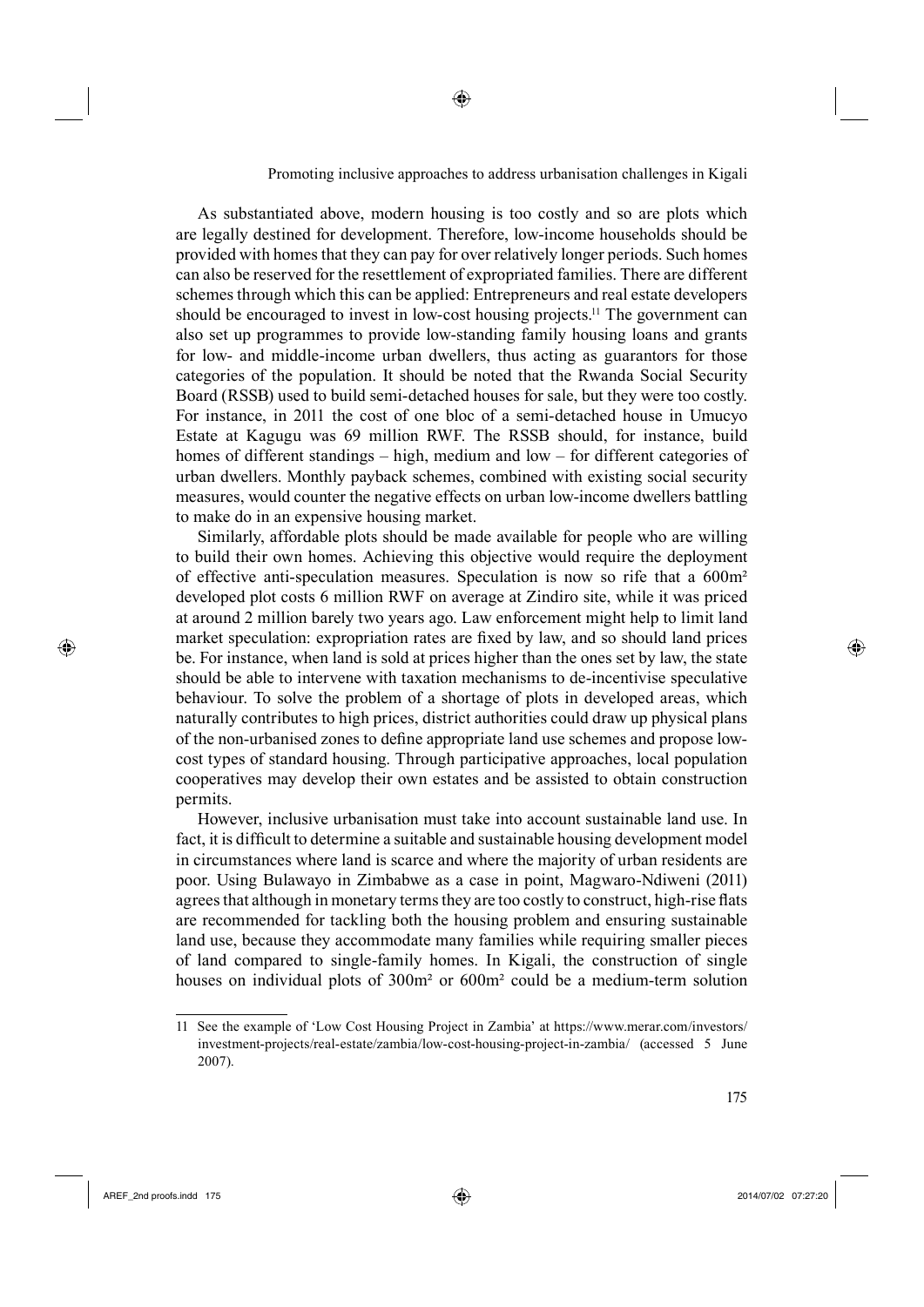to the pressing housing problem, but it is no longer appropriate for sustainable urban land use and housing, as it propels urban sprawl and is costly for individuals. The rapid rate of modernisation requires densification through appropriate legal tenure systems, and the separation of access to shelter and access to land through condominium or high-rise residential blocks. Building contractors, international or local private sector organisations and real estate developers such as the RSSB, Real Contractors and others which are already investing in the housing sector, should be encouraged to invest in those types of housing and also to produce affordable apartments.

Modernisation based on urban redevelopment after bulldozing informal settlements and expropriating the population is not a recommended strategy in a city like Kigali, which became highly urbanised in a spontaneous way. Spontaneous neighbourhoods should not be demolished but rather upgraded, in a bid to improve the livelihoods of their residents. As highlighted above, expropriations do not result in expropriated families resettling in more suitable areas. On the contrary, these families usually relocate to substandard settlements or idle wetlands. Upgrading informal settlements could provide much-needed housing services to the city's residents, if it were coupled with affordable services and homes. People must also be encouraged to upgrade their neighbourhoods and discouraged from constructing on unsuitable and vulnerable land. In that regard, access to rehabilitation permits should be made easier.

Kigali is rapidly urbanising. It is attracting migrants from different rural areas which are poorer than urban centres, as the poverty rate in rural and urban areas respectively is set at 48.7 and 22.1 per cent (MINECOFIN, 2011). The majority of migrants are from poor backgrounds, migrating mainly for economic reasons such as job-seeking. For instance, from 2000 to 2005, 28.5 per cent of internal migrants over 15 years of age headed to Kigali city (MINECOFIN, 2007). In informal settlements where the majority of them live, people tend to build their own homes – somehow replicating housing patterns in rural areas. However, this is not compatible with the high rate of urbanisation in the city, and may pose further challenges to sustainable urban planning and modernisation. It should be understood that it is impossible for every urban dweller to own a home in the city. Likewise, the government should develop strategies to find proper accommodation for the growing number of rural– urban migrants, or should implement measures to curb urban migration, notably by accommodating people in their native villages. Since economic reasons are the main motives behing migrations to the city, large-scale poverty reduction programmes which contribute to job creation in rural areas and to the development of intermediate urban centres can be very effective strategies.

# **5 Conclusion**

As has been stressed in this article, urban development should not only be about raising buildings and skyscrapers after bulldozing shanty towns to drive economic growth. This modernist view of urban development is highly problematic, as is

5176

⊕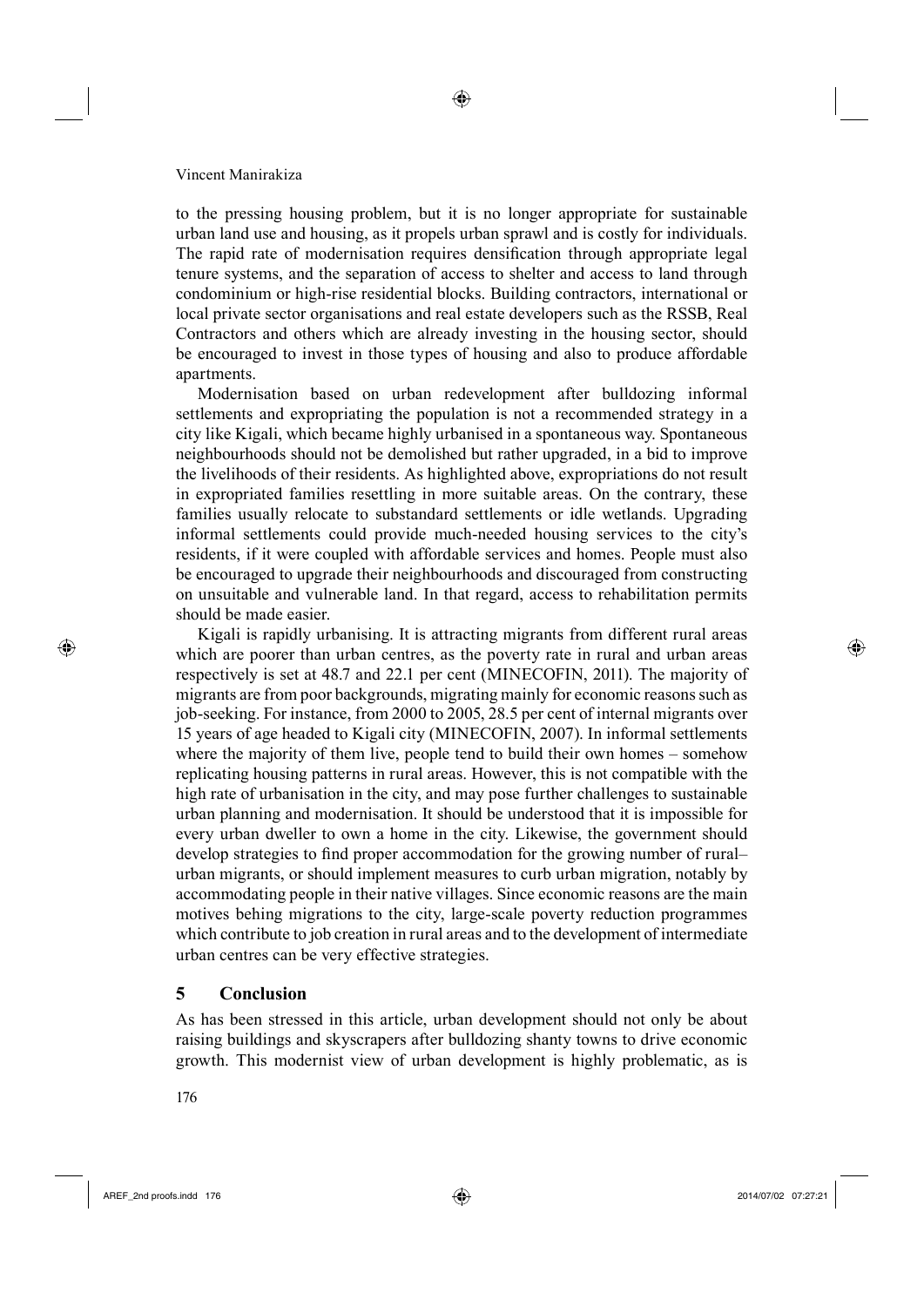evident in the case of Kigali. Inclusive urban development is more desirable, and that should be pursued as a way to enhance social resilience and improve the living conditions of the urban population. It is a process which must entail equitable, sustainable and inclusive urban planning, and development aimed at alleviating poverty and inequality, and countering the formation of slums.

⊕

The Kigali experience shows that while it faces substantial urbanisation challenges, the modernisation of the city according to the requirements of global capitalism and competition generates additional structural and systemic urbanisation problems. The more urbanised and modernised Kigali becomes, the more the competitive land market and unaffordable housing present obstacles to those wanting to settle in the city safely, and in decent living conditions. This is a huge challenge because the urbanisation process is becoming difficult to control, not only in Kigali or in Rwanda, but worldwide. Apart from the natural population growth, people continue to migrate to the cities because they are no longer able to earn a sustainable living from agriculture. Therefore, equitable urban planning is required in order to coordinate infrastructure development, to assess the need for land, homes and other urban facilities, and to respond more effectively to the needs of the growing population.

Kigali's modernisation may be regarded as necessary to cope with the current globalisation dynamic and the world capitalism dominating the 'global south'. There is, however, a need to promote pro-poor approaches by making available affordable houses to buy or to rent, by regulating the land market, upgrading informal settlements and implementing urban planning in a conducive way. Urban policies and planning guidelines have to reflect the changing political, economic, social and environmental patterns around the city, and must help to deliver quality residential development and produce quality neighbourhoods for all urban citizens. That, it is argued, is what sustainable and inclusive planning is all about.

## **Biographical note**

⊕

**Vincent Manirakiza** is a lecturer at the Department of Social Sciences, University of Rwanda, College of Education, Rwanda. He holds an MA in Development Studies (Advanced Master in Development, Environment and Communities) from the Université Catholique de Louvain, Belgium. He is involved in research on urbanisation issues and is currently carrying out PhD research on spatial and socio-environmental impacts of the modernisation dynamic of Kigali City, at the Université Catholique de Louvain, Belgium. He recently co-authored a book chapter entlitled 'Modernizing Kigali': The struggle for space in the Rwandan urban context", in Ansoms A. and Hilhorst T. (eds.). *Losing your land. Dispossession in the Great Lakes*, James Currey Ltd, Woodbridge, Suffolk, UK. He can be contacted at mavincent2001@yahoo.fr or Vincent.manirakiza@student.uclouvain.be

#### **Acknowledgements**

My thanks go to Dr. Franklin Obeng-Odoom (University of Technology, Australia) for his encouragement and motivation which brought me to write and publish this article. I am

 $AREF\_2$ nd proofs.indd 177 2014/07/02 07:27:21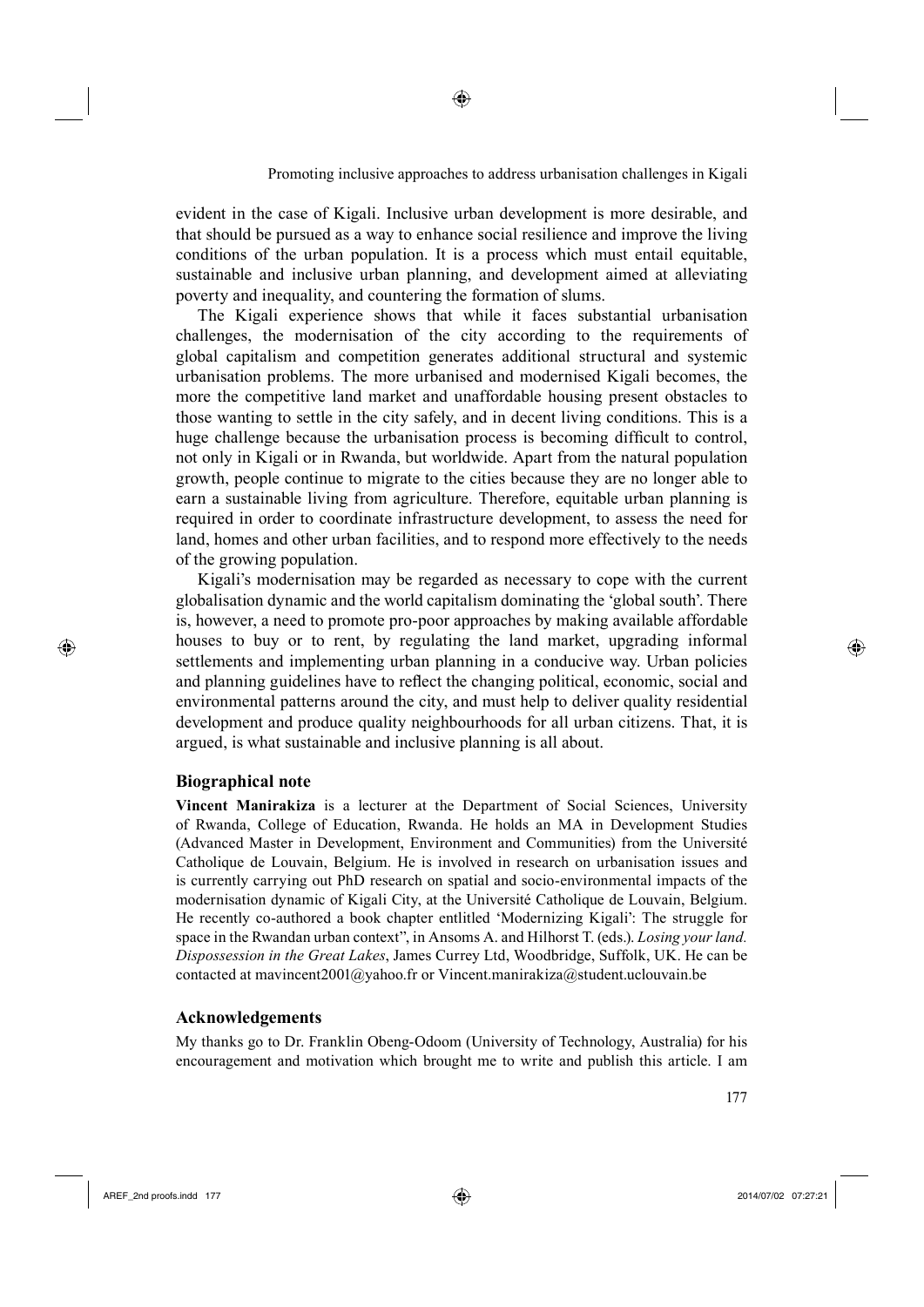also grateful to my colleagues, Giuseppe Davide Cioffo (Université Catholique de Louvain, Belgium) and Emmanuel Sibomana (University of the Witwatersrand, South Africa), for their guidance and support in the integration of the referees' report. Thanks go to the referees of AREF for their valuable feedback, which significantly contributed to the quality of this article.

◈

## **References**

- Africa Ministerial Conference on Housing and Urban Development (2011). 'Land in support of sustainable urbanization', Third Africa Ministerial Conference on Housing and Urban Development, Bamako, 22–24 November.
- Allen, A. (2001). 'Urban sustainability under threat: The restructuring of the fishing industry in Mar del Plata, Argentina', *Development in Practice*, vol. 11, nos. 2/3, pp. 152–173.
- Ansoms, A. (2009). 'Re-engineering rural society: The visions and ambitions of the Rwandan elite', *African Affairs*, 108/431, pp. 289–309.

Badcok, B. (2002). *Making sense of cities*, Arnold, London.

- City of Kigali (2002). *Kigali economic development strategy*, unpublished report, Kigali.
- Connell, J. and Lea, J. (1996). 'Distant places, other cities? Urban life in contemporary Papua New Guinea', in Watson S. and Gibson K. (eds.). *Postmodern cities and spaces*, Blackwell Publishers Inc, Cambridge, Massachusetts, pp. 165–183.
- Delcourt, L. (eds.). (2007). *Explosion urbaine et mondialisation. Points de vue du Sud*, Centre Tricontinental/Editions syllepse, Louvain-la-Neuve/Paris.
- Durant-Lasserve, A. (2006). 'Market-driven eviction processes in developing country cities: The cases of Kigali in Rwanda and Phnom Penh in Cambodia', in Huchzermeyer M. and Karam A. (eds.). *Informal settlements: A perpetual challenge*? UCT Press, Cape Town, 207–230.
- Gazel, H., Harre, D., and Moriconi-Ebrard, F. (2010). 'L'urbanisation en Afrique centrale et orientale', *Rapport général de l'étude Africapolis II*, AFD/e-Geopolis, Paris.
- Government of Rwanda (2000). *Rwanda Vision 2020*, Ministry of Finance and Economic Planning, Kigali.
- Kigali City (2007). *Kigali Conceptual Master Plan*, Kigali City, Kigali.
- Kigali City (2013). Kigali City administrative map, Available at http://www.kigalicity.gov. rw (accessed 1 October 2013).
- Kinzer, S. (2008). *A thousand hills: Rwanda's rebirth and the man who dreamt it*, John Wiley Sons Inc., New Jersey.
- Kok, P., Hall, P., and Nieuwmeijer, L. (1992). 'Planning options and their implications', in Emmett T. (ed.). *Squatting in the Hottentots Holland Basin: Perspectives on a South African social issue,* Social Dynamics Group, Human Sciences Research Council, Pretoria*.*
- Magwaro-Ndiweni, L. (2011). 'Contestation in the use of residential space: House typologies and residential land in Bulawayo, Zimbabwe', *African Review of Economics and Finance*, vol. 3, no. 1, pp. 40–56.
- Manirakiza, V. (2009). 'Impacts socio-environnementaux d'une dynamique de modernisation urbaine. Etude de cas du secteur de Kimironko à Kigali (Rwanda)', unpublished MSc thesis, Université Catholique de Louvain, Louvain-la-Neuve.

⊕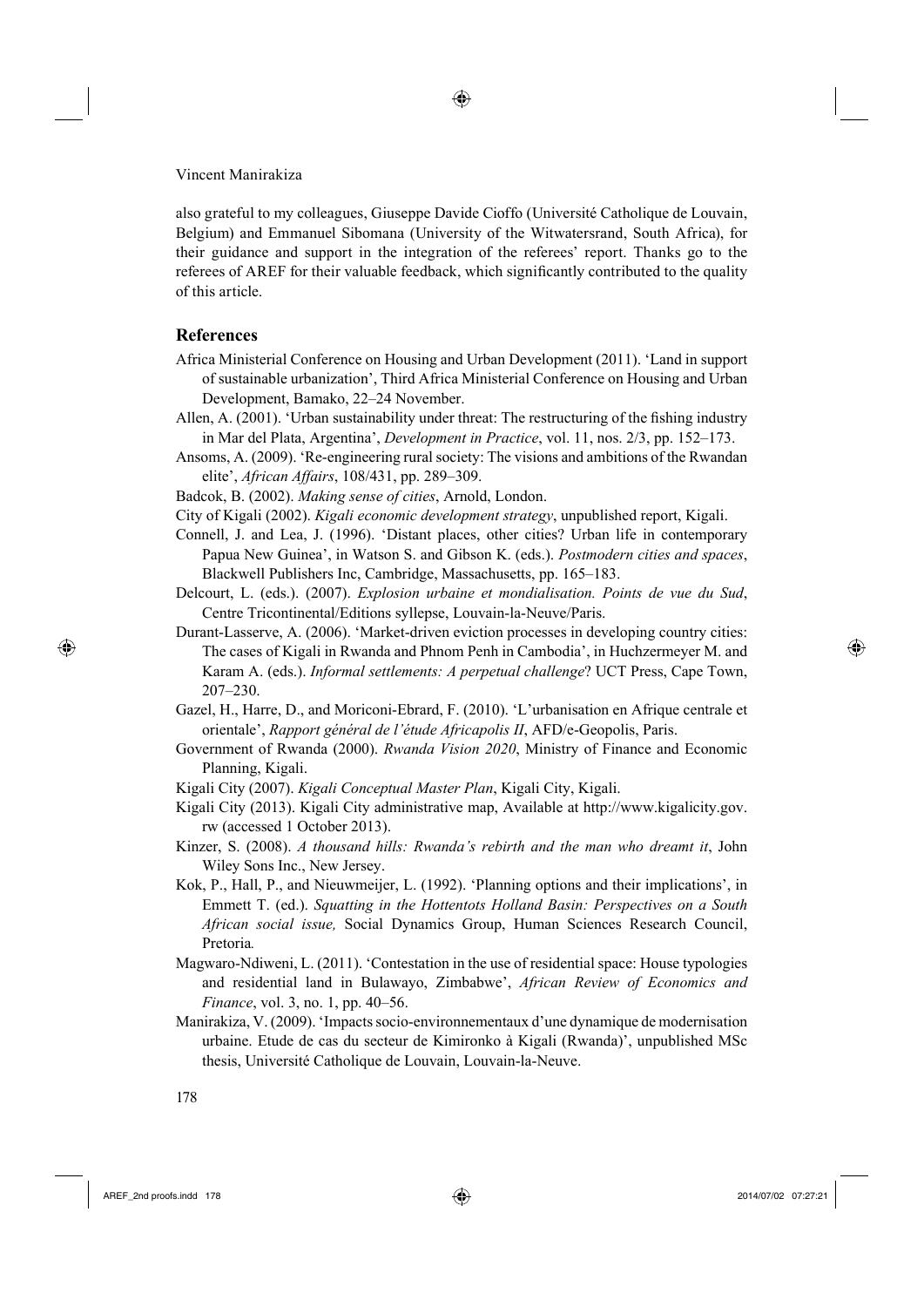MINECOFIN (2002). *General census of population and housing*, National Institute of Statistics of Rwanda, Ministry of Finance and Economic Planning, Kigali.

◈

- MINECOFIN (2007). *Analyse de la pauvreté à partir des données de EICV pour la stratégie de développement économique et réduction de la pauvreté au Rwanda, Rapport final,* Ministère des Finances et de la Planification Economique, Kigali.
- MINECOFIN (2011). *The evolution of poverty in Rwanda from 2000 to 2011: Results from the household surveys (EICV)*, National Institute of Statistics of Rwanda, Ministry of Finance and Economic Planning, Kigali.
- MINECOFIN (2012). *2012 Population and Housing Census (Provisional Results),* National Institute of Statistics of Rwanda, Ministry of Finance and Economic Planning, Kigali, Available at http://www.statistics.gov.rw (accessed 15 September 2013).
- Moriconi-Ebrard, F. (2000). *De Babylone à Tokyo : Les grandes agglomérations du Monde*, Editions OPHRYS, Paris.
- Myers, G. (2011). *African cities: Alternative visions of urban theory and practice*, Zed Books, London and New York.
- Obeng-Odoom, F. (2011). Special issue of African Review of Economics and Finance, Editorial: 'Urbanity, urbanism, and urbanisation in Africa', *African Review of Economics and Finance*, vol. 3, no.1, pp. 1–7.
- Peemans, J-P. (2008). 'Territoire et mondialisation: Enjeux du développement', in Peemans, J-P. (ed.). *Territoires, développement et mondialisation : Points de vue du sud*, Centre Tricontinental/Editions syllepse, Louvain-la-Neuve/Paris, pp. 7–35.
- Potts, D. (2009). 'The slowing of sub-Saharan Africa's urbanization: Evidence and implications for urban livelihoods', *Environment and Urbanization*, vol. 21, no. 1, pp. 253–259.
- Potts, D. (2013). 'Urban livelihoods and urbanization trends in Africa: Winners and losers?' King's College London, EPD occasional paper series, Available at http://www.kcl.ac.uk/ sspp/departments/geography/research/epd/workingpapers.aspx (accessed 10 September 2013).
- Republic of Rwanda (2005). 'Organic Law nº 29/2005 of 31/12/2005 determining the administrative entities of the Republic of Rwanda', *Official Gazette of the Republic of Rwanda*, Kigali.
- Richard, D., *et al*. (2011). 'Urban world: Mapping the economic power of the cities', McKinsey Global Institute, Available at http://www.mckinsey.com/insights/urbanization/ (accessed 20 July 2013).
- Rimal, B. (2011). 'Urban growth and land use/land cover change of Pokhara sub-metropolitan city, Nepal', *Journal of Theoretical and Applied Information Technology*, vol. 26, no. 2, pp. 118–129.
- Rubinoff, D. (2011). *Co-creating Kigali: Working together to create a sustainable city*, unpublished manuscript, Kigali.
- Sachs, I. (1996). *Quelles villes, pour quel développement?*, PUF, Paris.
- Sano, J-C. (2007). 'Urban infrastructure in Kigali city, Rwanda: Challenges and opportunities for modernized decentralized sanitation system in poor neighborhoods', unpublished MSc thesis, Wageningen University.
- Sirven, P. (1984). *La sous urbanisation et les villes du Rwanda et du Burundi*, Edition l'Harmattan, Paris.

⊕